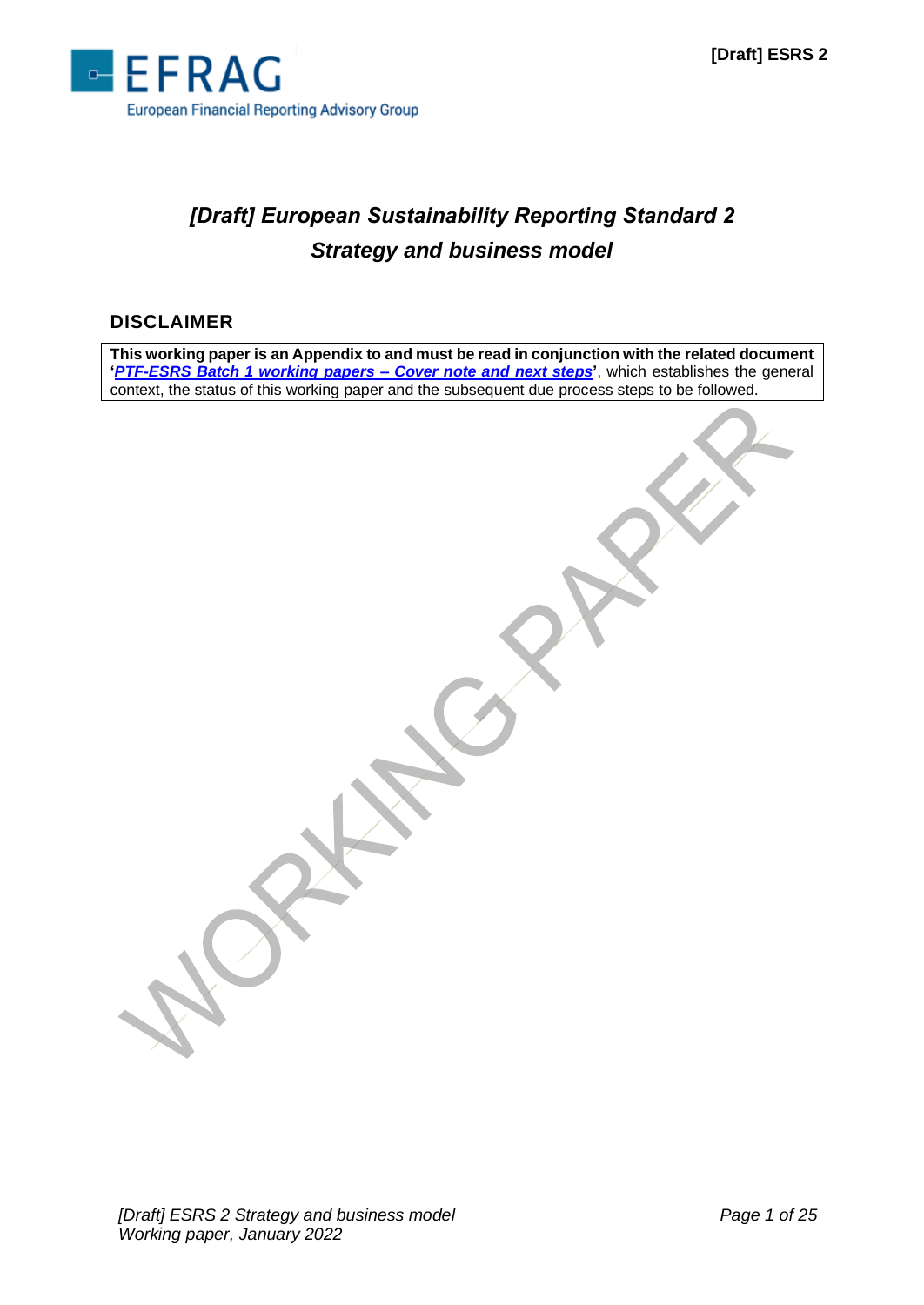## **Table of content**

| [Draft] European Sustainability Reporting Standard 2                                    | $\mathbf{3}$     |
|-----------------------------------------------------------------------------------------|------------------|
| Objective                                                                               | $\mathbf 3$      |
| <b>Interaction with other ESRS</b>                                                      | $\overline{3}$   |
| <b>Disclosure requirements categories</b>                                               | $\mathbf{3}$     |
| Disclosures on strategy and business model(s) as a context for sustainability reporting | 4                |
| Disclosure requirement 1 - Overview of strategy and business model                      | 4                |
| Disclosure requirement 2 - Sectors of activity                                          | 4                |
| Disclosure requirement 3 - Products and services, Markets                               | 4                |
| Disclosure requirement 4 - Key features of the value chain                              | 5                |
| Disclosure requirement 5 - Key drivers of value creation                                | 5                |
| Disclosures on interaction between sustainability matters, strategy and business model  | 5                |
| Disclosure requirement 6 - Interests of stakeholders                                    | 5                |
| Disclosure requirement 7 - Impacts related to sustainability matters                    | 6                |
| Disclosure requirement 8 - Risks and opportunities related to sustainability matters    | 6                |
| <b>Appendix A: Defined terms</b>                                                        | 8                |
| <b>Appendix B: Application Guidance</b>                                                 | $\boldsymbol{9}$ |
| Disclosure requirement 1 - Overview of strategy and business model                      | 9                |
| Disclosure requirement 2 - Sectors of activity                                          | 10               |
| Disclosure requirement 3 - Products and services, markets                               | 10               |
| Disclosure requirement 4 - Key features of the value chain                              | 10               |
| Disclosure requirement 5 - Key drivers of value creation                                | 10               |
| Disclosure requirement 6 - Interests of stakeholders                                    | 11               |
| Disclosure requirement 7 - Impacts related to sustainability matters                    | 11               |
| Disclosure requirement 8 - Risks and opportunity related to sustainability matters      | 12               |
| <b>Appendix C: Digitisation guidance</b>                                                | 13               |
| [Draft] Basis for conclusions on ESRS 2                                                 | 14               |
| Objective of the [draft] standard                                                       | 14               |
| <b>Existing EU Requirements</b>                                                         | 15               |
| <b>Disclosure requirements</b>                                                          | 18               |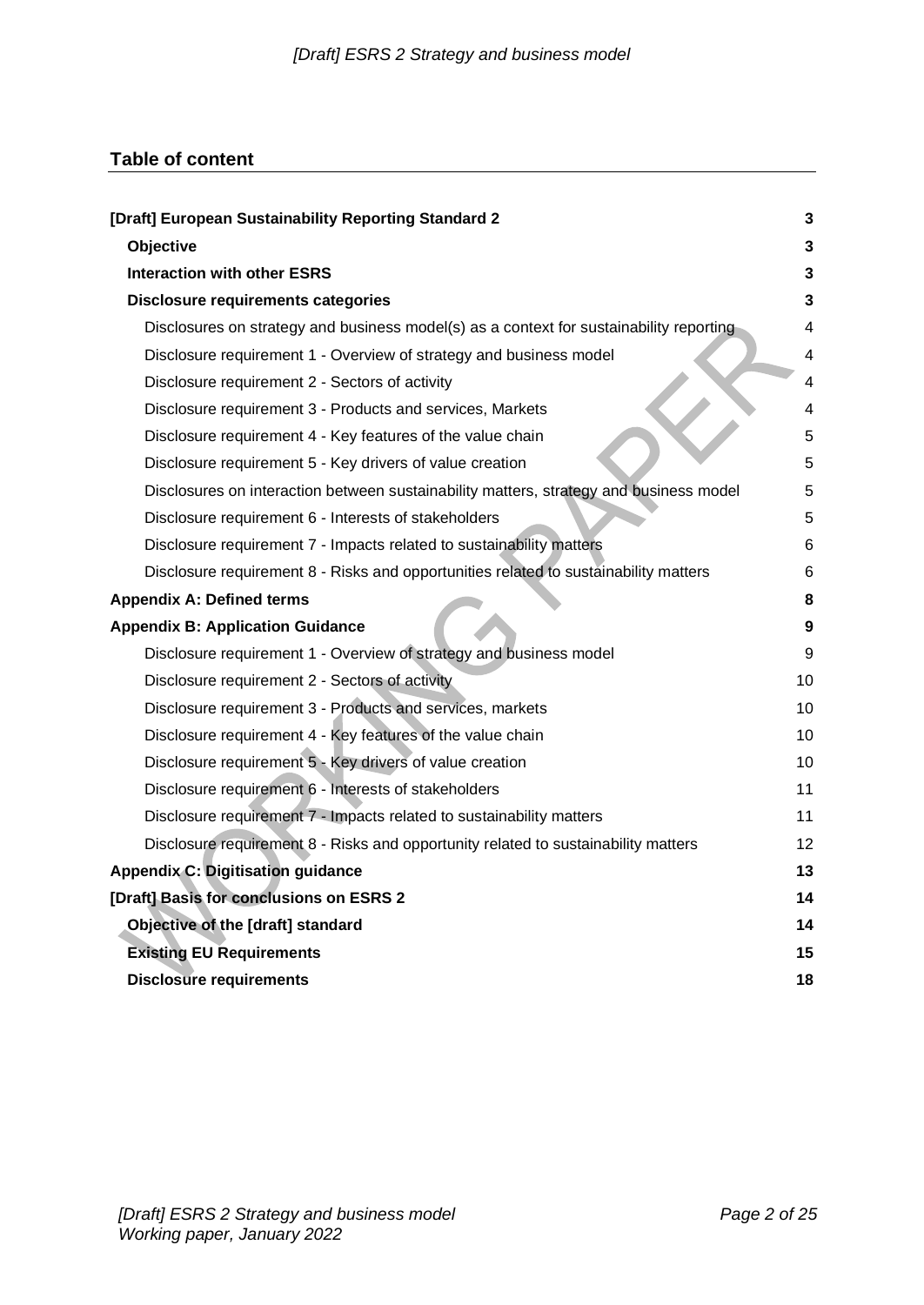## <span id="page-2-0"></span>*[Draft] European Sustainability Reporting Standard 2*

## *Strategy and business model*

## <span id="page-2-1"></span>**Objective**

- 1 The objective of this [draft] standard is to specify disclosure requirements for how a reporting undertaking describes:
	- (a) Its strategy and business model(s) as a context to its sustainability-related reporting;
	- (b) how sustainability-related matters are related to, interact with and inform its strategy and business model(s).

## <span id="page-2-2"></span>**Interaction with other ESRS**

- 2 All requirements related to Strategy and business model are described in this ESRS even when related to specific topics such as Climate, and other environmental or social issues.
- 3 Other cross-referencing standards requirements (Governance and organisation, Risks, opportunities and impacts) describe in combination with this standard requirements how sustainability matters influence the undertaking's activity and its governance and management from a general standpoint. Interactions, when applicable, between these standards are indicated in the related disclosure requirement.

## <span id="page-2-3"></span>**Disclosure requirements categories**

4 The disclosure requirements in this [draft] standard can be grouped into two main categories as shown in the table below:

| Disclosure requirements related to the<br>strategy and business model(s) of<br>the<br>undertaking as a context for its sustainability-<br>related reporting | Disclosure requirements relating to<br>how<br>sustainability matters interact with, are related to,<br>and inform the strategy and business model(s) of<br>the undertaking |  |
|-------------------------------------------------------------------------------------------------------------------------------------------------------------|----------------------------------------------------------------------------------------------------------------------------------------------------------------------------|--|
| Disclosure requirement 1 - Overview of<br>strategy and business model(s)                                                                                    | Disclosure requirement 6 - Interests<br>Οt<br>stakeholders                                                                                                                 |  |
| Disclosure requirement 2 - Sectors of activity                                                                                                              | Disclosure requirement 7 - Impacts related to<br>sustainability matters                                                                                                    |  |
| Disclosure requirement 3 - Products and<br>services, Markets                                                                                                | Disclosure requirement 8 - Risks<br>and<br>opportunities related to sustainability matters                                                                                 |  |
| Disclosure requirement 4 - Key features of the<br>value chain                                                                                               |                                                                                                                                                                            |  |
| Disclosure requirement 5 - Key drivers of<br>value creation                                                                                                 |                                                                                                                                                                            |  |

Table1: Structure of the (draft) standard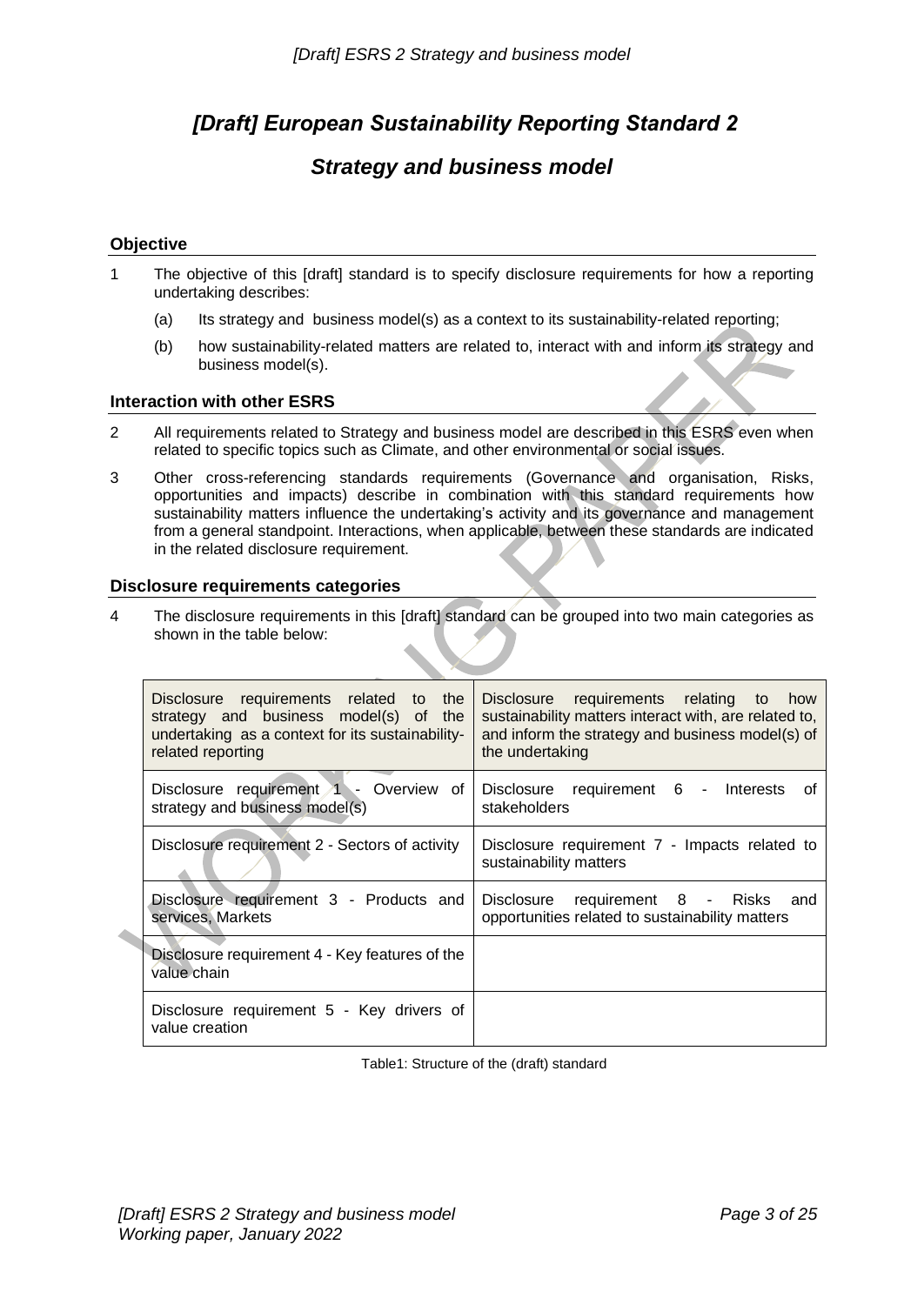## <span id="page-3-0"></span>**Disclosures on strategy and business model(s) as a context for sustainability reporting**

#### <span id="page-3-1"></span>*Disclosure requirement 1 - Overview of strategy and business model*

- 5 **An undertaking shall provide a summarised description of its strategy and business model as context to its sustainability-related reporting.**
- 6 The principle to be followed under this disclosure requirement is to provide relevant contextual information necessary to understanding the sustainability-related reporting of the undertaking. It is therefore a reference-point for other disclosure requirements.
- 7 The disclosure required by paragraph 6 shall include:
	- (a) An overview of the key features of the general strategy and business model(s) of the undertaking,
	- (b) A summarised description of specific sustainability related strategies developed by the undertaking
	- (c) An explanation of the mission statement of the undertaking, if formalised, including its status (statutory or other) and its key features (such as vision, purpose and values).
- 8 The disclosure requirements in paragraphs 10 to 24 are complementary to the general disclosure requirement in paragraph 6.

## <span id="page-3-2"></span>*Disclosure requirement 2 - Sectors of activity*

- 9 **An undertaking shall provide a description of the sector(s) it is active in.**
- 10 The principle to be followed under this disclosure requirement is to provide a clear depiction of the distribution of the undertaking's activities by reference to a common sector definition.
- 11 The sectors to be used for this disclosure shall be based upon the sector classification as defined in ESRS n [name of sector classification standard].
- 12 The disclosure shall include a reconciliation of turnover by sector to the total turnover included in the income statement of the undertaking and to the turnover by operating segments (when requested by financial reporting standards).

## <span id="page-3-3"></span>*Disclosure requirement 3 - Products and services, Markets*

- 13 **An undertaking shall provide a description of its main products and services as well as the main markets it operates in.**
- 14 The principle to be followed under this disclosure requirement is to provide an understanding of the undertaking's footprint in terms of products and services, customers and geographies.
- 15 The disclosure required by paragraph 14 shall include the following information:

(a) a description of the products or services the undertaking offers and to whom, providing information on:

- (i) Products and services offered,
- (ii) Markets the undertaking operates in, including the characteristics of those markets, as well as the size and relative importance of those markets to the undertaking , and
- (iii) Customer groups targeted by the undertaking,
- (iv) Related headcount and major locations.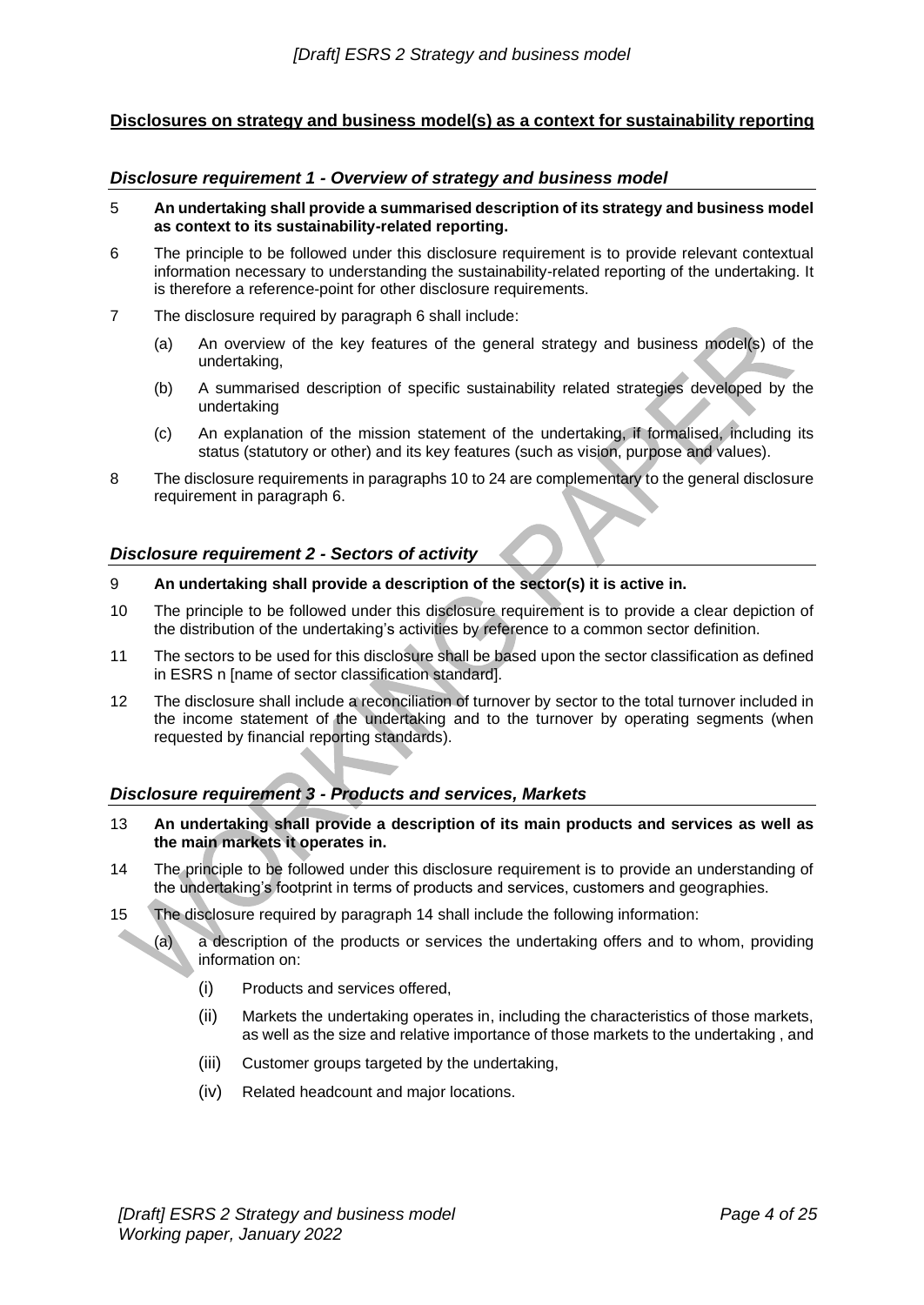- (b) An analysis of turnover:
	- (i) by product or service,
	- (ii) by market and
	- (iii) by geographical area.

## <span id="page-4-0"></span>*Disclosure requirement 4 - Key features of the value chain*

#### 16 **An undertaking shall describe its value chain.**

- 17 The principle to be followed under this disclosure requirement is to provide an understanding of the value chain in which the undertaking operates and of the undertaking's positioning in the process of delivering products and services to end-users.
- 18 The disclosure required by paragraph 17 shall include the following information:
	- (a) a description of the other participants in the value chain until delivery of products and services to end-users: main suppliers (upstream value chain) and main customers (downstream value chain),
	- (b) a description of the key resources the undertaking is leveraging to perform its own operations, and
	- (c) the characteristics of the undertaking's relationship with end-users of products and services delivered by the value chain.
- 19 The description of the value chain shall be granular enough to allow an understanding of where the most material sustainability-related risks, opportunities and impacts, manifest themselves in the value chain in which the undertaking operates, as determined by the undertaking, following its own assessment process,.

## <span id="page-4-1"></span>*Disclosure requirement 5 - Key drivers of value creation*

## 20 **An undertaking shall describe how it creates value.**

- 21 The principle to be followed under this disclosure requirement is to provide an understanding of the key value creation drivers the undertaking is leveraging to contribute to the overall performance of the value chain it operates in with regard to the respective interests of all stakeholders.
- 22 To comply with paragraph 21, an undertaking shall provide a description of how it structures its operations and relationships to create value for all stakeholders on the basis of its strategy and business model(s).
- 23 A link to relevant information in the financial statements of the undertaking shall be provided.

## <span id="page-4-2"></span>**Disclosures on interaction between sustainability matters, strategy and business model**

## <span id="page-4-3"></span>*Disclosure requirement 6 - Interests of stakeholders*

- 24 **An undertaking shall describe how the views and interests of its stakeholders inform the undertaking's strategy and business model(s).**
- 25 The principle to be followed under this disclosure requirement is to provide an understanding of how stakeholders' views, interests and expectations are taken into account for the undertaking's decision and evolution of its strategy and business model(s).
- 26 The disclosure required by paragraph 25 shall include the following information: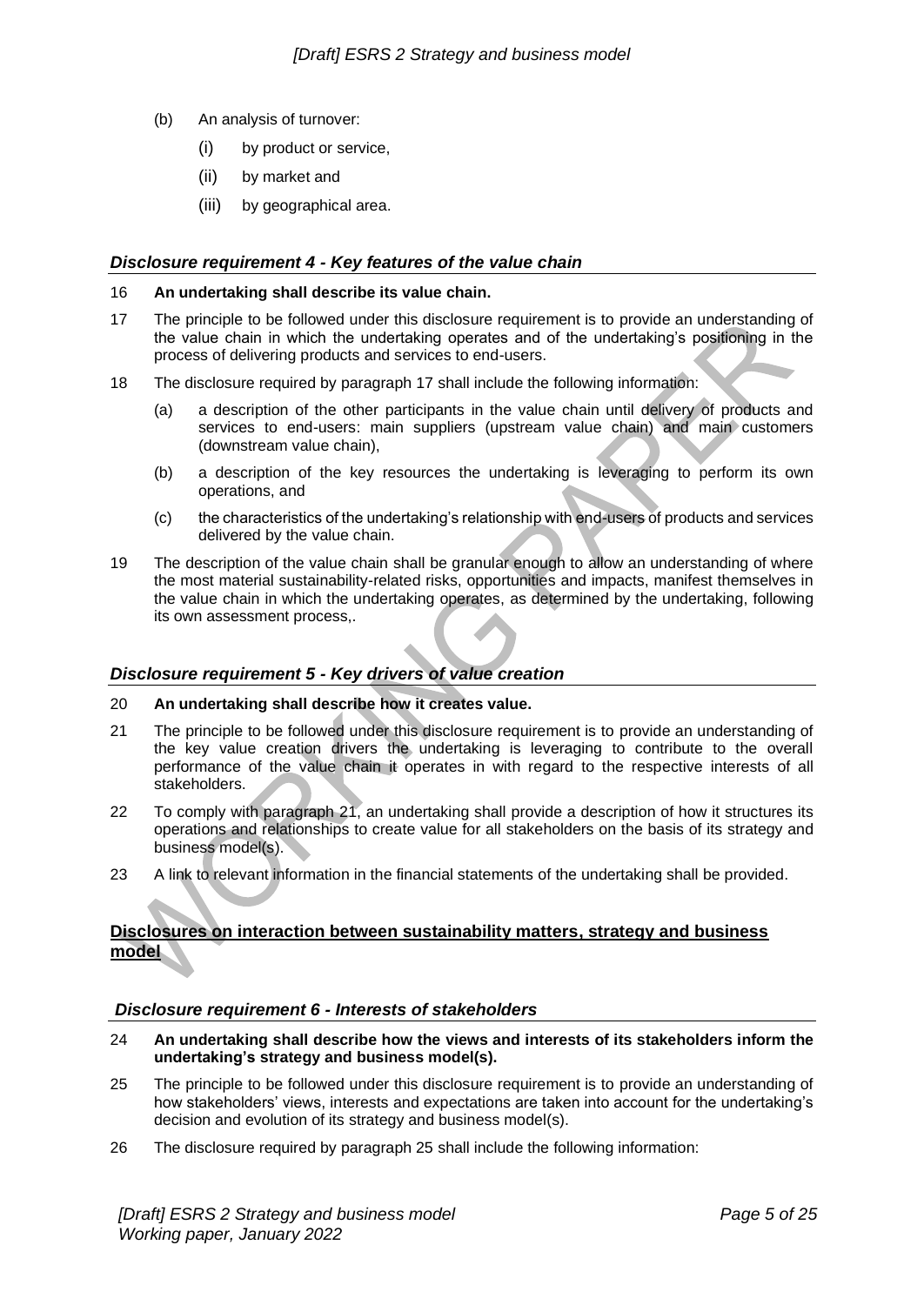- (a) a summarised description of the undertaking's principal stakeholders and of their views, interests and expectations as analysed during the undertaking's own assessment process.
- (b) a description of how the strategy and business model(s) of the undertaking are informed by these views, interest and expectations.

## <span id="page-5-0"></span>*Disclosure requirement 7 - Impacts related to sustainability matters*

- 27 **An undertaking shall provide a description of the interaction between its material impacts and its strategy and business model(s)**
- 28 The principle to be followed under this disclosure requirement is to describe:
	- (a) how material impacts related to sustainability matters originate from the undertaking 's strategy and business model(s), and
	- (b) how material impacts related to sustainability matters inform the undertaking's strategy and business model(s).
- 29 The disclosure required by paragraph 28 shall include the following information:
	- (a) a summary of the undertaking's material sustainability impacts that due to their importance to the undertaking are prioritised and monitored directly by the highest governing bodies, originating from its activities, with the appropriate cross-reference to actual and potential, positive and negative material impacts on sustainability matters as identified under ESRS 4,
	- (b) with reference to material impacts that due to their importance to the undertaking are prioritised and monitored directly by the highest governing bodies, a description of the undertaking's strategic decisions and commitments as well as changes to its business model(s) to (i) prevent or mitigate its material sustainability negative impacts and (ii) foster its material sustainability positive impacts including a summarised description of the related plans and targets.
- 30 The disclosure required by paragraph 30 (b) shall cover the strategic and business level decisions taken by the undertaking in relation to the impacts that due to their importance are prioritised and monitored directly by the highest governing bodies described under paragraph 30 (a). The detail of policies, targets, plans and resources put in place to implement the strategic and business model level decisions shall be covered by the disclosures required under topical or other ESRS.

## <span id="page-5-1"></span>*Disclosure requirement 8 - Risks and opportunities related to sustainability matters*

- 31 **The undertaking shall provide a description of the interaction between its material risks and opportunities and its strategy and business model(s).**
- 32 The principle to be followed under this disclosure requirement is to describe:

(a) how actual and potential material risks and opportunities related to sustainability matters are related to the undertaking 's strategy and business model(s),

- (b) how actual and potential material risks and opportunities related to sustainability matters inform and contribute to adapting the undertaking 's strategy and business model(s), and
- (c) the overall resilience of the undertaking 's strategy and business model(s) regarding its capacity to address its material risks and its capacity to leverage its opportunities.
- 33 The disclosure required by paragraph 31 shall include the following information:
	- (a) a summary of the undertaking's material sustainability risks and opportunities affecting its activities that due to their importance are prioritised and monitored directly by the highest governing bodies with the appropriate cross-reference to actual and potential material risks and opportunities on sustainability matters as identified under ESRS 4 Sustainability material impacts, risks and opportunities,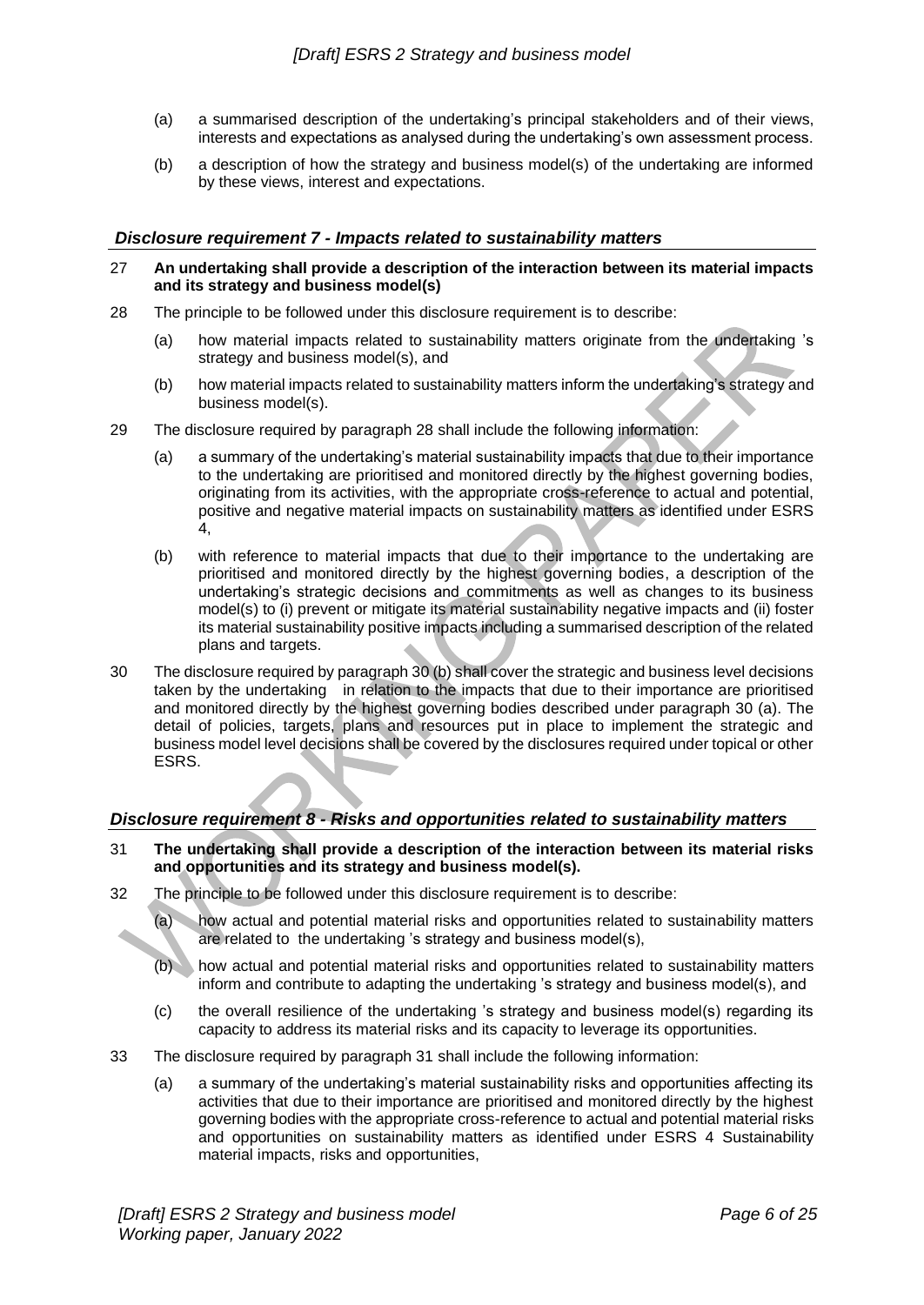- (b) with reference to risks and opportunities that due to their importance to the undertaking are prioritised and monitored directly by the highest governing bodies, a description of the undertaking's strategic decisions and commitments as well as changes to its business model(s) to prevent or mitigate its material sustainability risks and to foster its material sustainability opportunities, including a summarised description of the related plans and targets, and
- (c) an assessment of the resilience of the strategy and business model(s) of the undertaking over the short, medium and long term.
- 34 Risks and opportunities that due to their importance are prioritised and monitored directly by the highest governing bodies are not systematically connected to material impacts originating from the undertaking's activities that due to their importance are prioritised and monitored directly by the highest governing bodies, as covered under disclosure requirement 7 above. While material impacts generated by the undertaking generally trigger risks and opportunities for the undertaking, many risks and opportunities for the undertaking can be unrelated to its impacts.
- 35 The disclosure required by paragraph 34 (b) shall cover the strategic and business level decisions taken by the undertaking in relation to each of the risks and opportunities that due to their importance are prioritised and monitored directly by the highest governing bodies described under paragraph 36. The details of policies, targets, plans and resources put in place to implement the strategic and business model level decisions shall be covered by the disclosures required under topical or other ESRS.
- 36 The disclosure required by paragraph 34 (c) shall provide the undertaking's assessment of the resilience of its strategy and business model(s) over the successive time horizons. This disclosure is expected to cover:
	- (a) how the undertaking 's strategy and business model(s) are informed by and compatible with specific sustainability objectives at EU or global levels, and
	- (b) the overall adequacy of strategy and business model level decisions taken or to be taken in respect of the strategic and business model challenges the undertaking is confronted with.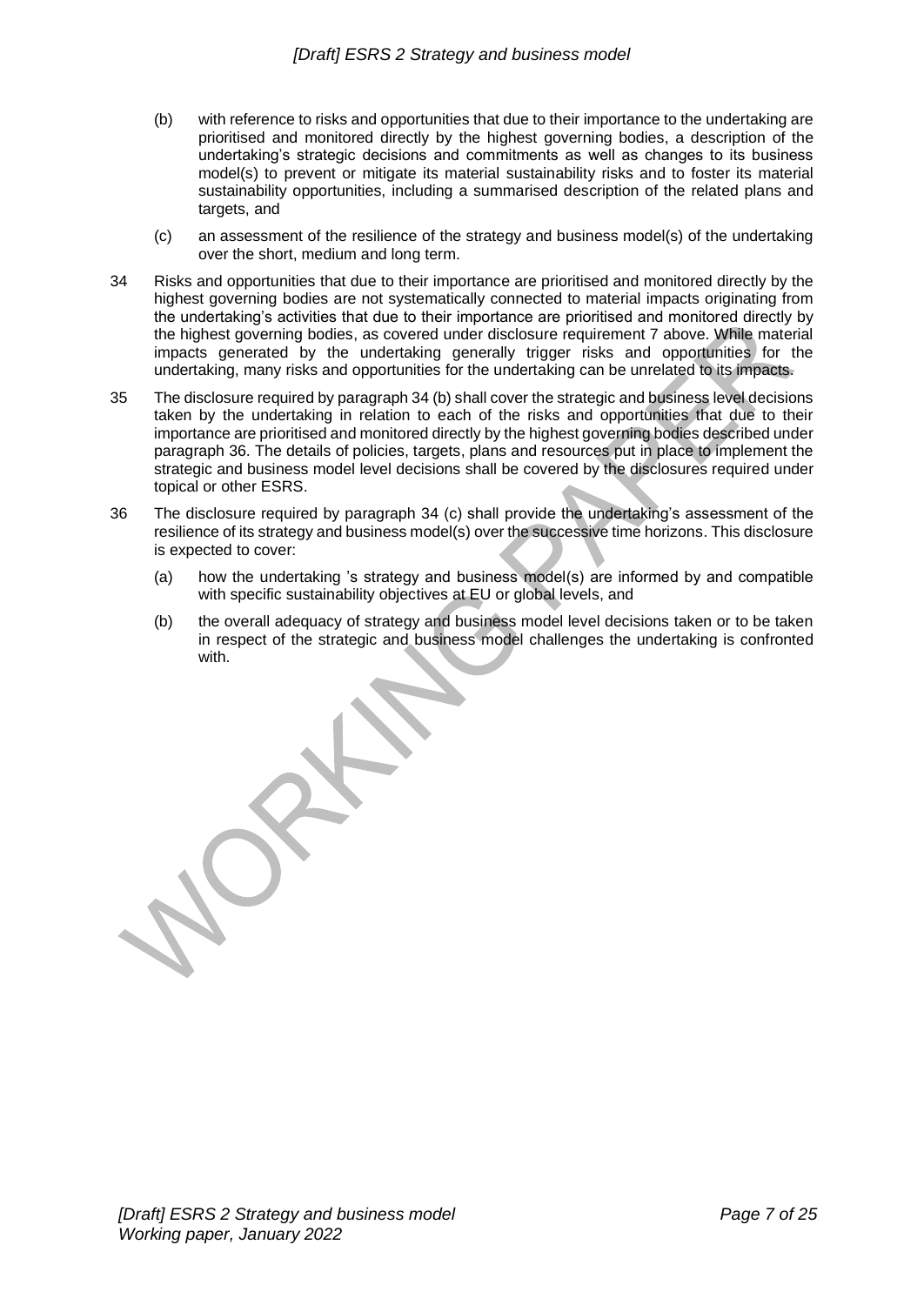## <span id="page-7-0"></span>**Appendix A: Defined terms**

This appendix is integral part of the [draft] standard.

*[to be included in the general glossary]*

| <b>Business model</b>         | An undertaking's system of transforming inputs through its<br>business activities into outputs and outcomes, that aim to fulfil the<br>undertaking's strategic purposes. It provides an overview of how<br>an undertaking operates, the rationale of its structure and how it<br>creates and preserves value over time. |
|-------------------------------|-------------------------------------------------------------------------------------------------------------------------------------------------------------------------------------------------------------------------------------------------------------------------------------------------------------------------|
| <b>Sector</b>                 | Subdivision of an economy, society or sphere of activity, defined<br>on the basis of some common characteristic. A sector generally<br>refers to a large segment of the economy or grouping of business<br>types, while 'industry' is used to describe more specific groupings<br>of undertakings within a sector.      |
| <b>Strategy</b>               | An undertaking's plan to achieve its mission and vision and apply<br>its core values.                                                                                                                                                                                                                                   |
| <b>Sustainability matters</b> | Sustainability factors as defined in Article 2, point (24) of<br>Regulation (EU) 2019/2088 of the European Parliament and of the<br>Council, and governance factors.                                                                                                                                                    |
| Value chain                   | Entire sequence of activities or parties that create or receive value<br>through the provision of a product or service.                                                                                                                                                                                                 |
|                               |                                                                                                                                                                                                                                                                                                                         |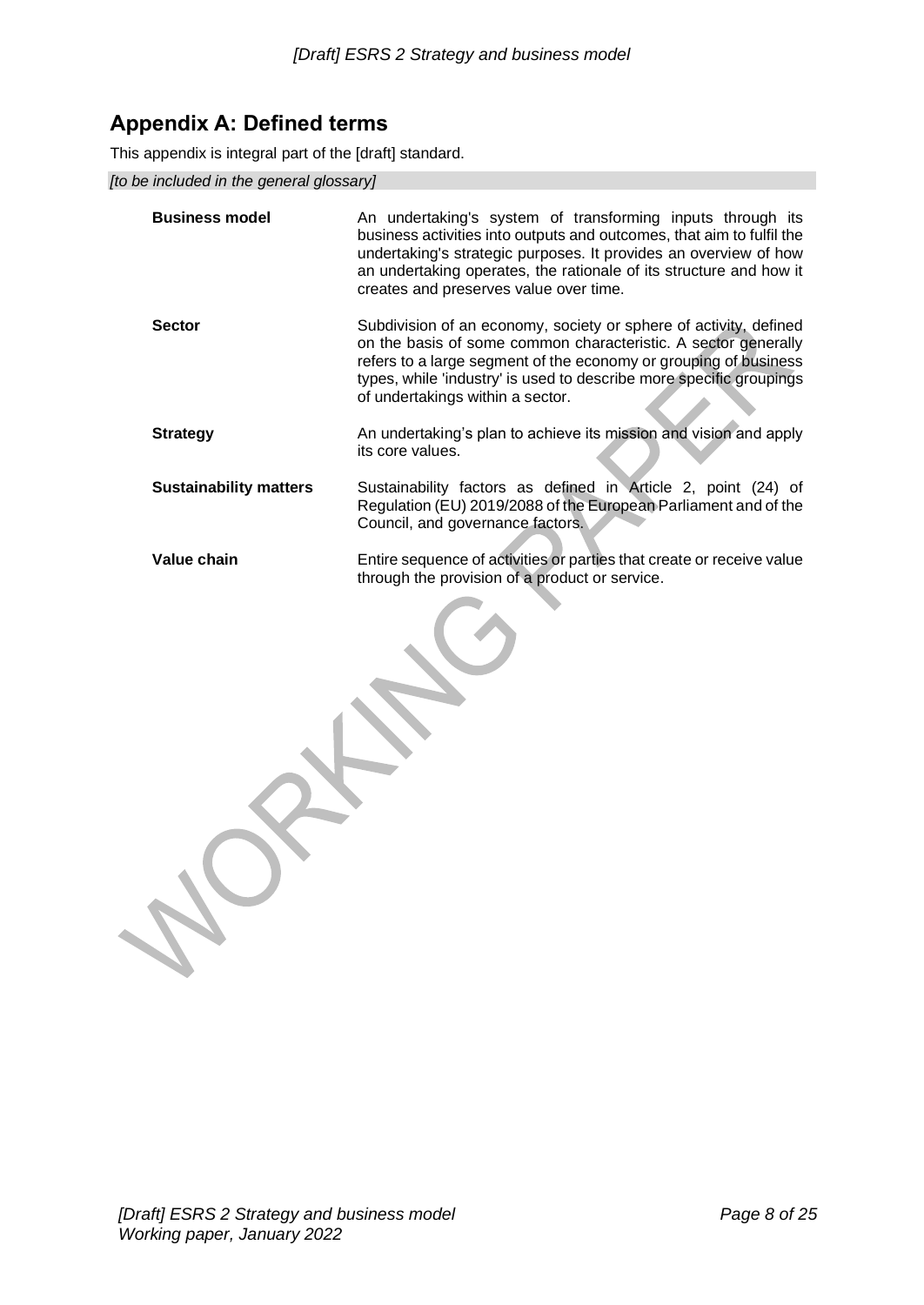## <span id="page-8-0"></span>**Appendix B: Application Guidance**

This appendix is an integral part of the [draft] ESRS n Strategy and business model. It describes the application of the requirements set for in paragraphs 1 to 36 and has the same authority as the other parts of the [draft] standard. The provisions set under paragraphs 1 to 36 and under paragraphs AG 1 to AG 34 of this Application Guidance below are cumulative.

For presentation purposes the disclosures can be combined as appropriate for the preparer. In particular, disclosures 3, 4 and 5 may be combined, especially for smaller undertakings.

## <span id="page-8-1"></span>*Disclosure requirement 1 - Overview of strategy and business model*

- AG 1. A strategy is the plan to achieve an undertaking's defined mission and vision and apply its core values. It incorporates the set of goals or purposes an undertaking assigns itself in terms of delivering certain defined products and services to defined categories of customers in certain defined geographic areas under a defined framework of relationships with all stakeholders.
- AG 2. A summarised description of an undertaking' strategy shall include:
	- (a) A description of the mission, vision and core values of the undertaking , when defined as such, and of the goals and purposes of the undertaking's in terms of product and services, customer categories, geographic areas and relationships with stakeholders,
	- (b) An assessment of the undertaking 's current market position in relation to its goals or purposes,
	- (c) A statement on the undertaking 's intended direction of travel on the basis of relevant defined time horizons, including main challenges ahead, critical solutions or projects to be put in place and possible or projected or expected outcomes,
	- (d) The key targets the undertaking expects to reach.
- AG 3. A business model is the system developed by an undertaking for transforming inputs through its business activities into outputs and outcomes, that aims to fulfill the undertaking 's strategic purposes. It provides an overview of how an undertaking operates, the rationale of its structure and how it creates and preserves value over time. An undertaking may develop one or several business models.
- AG 4. A summarised description of an undertaking's business model(s) shall include:
	- (a) A description of the undertaking's critical inputs and its approach to gather, develop and secure those inputs,
	- (b) A description of the key aspects of the undertaking's value creation system, including structure and processes, through which it brings added value to the inputs it gathers. This description requires specific attention since it provides explanations on how the undertaking creates value for stakeholders,
	- (c) A description of the undertaking's outputs and outcomes with the related current and expected benefits for stakeholders.
- AG 5. If an undertaking has implemented one or several specific sustainability related strategies, their key features and their linkage to the general description of its strategy and business mode(s) shall be disclosed under this disclosure requirement. The interaction between impacts on the one hand, risk and opportunities on the other hand and the undertaking's strategy and business model(s) is covered under disclosure requirements 7 and 8.
- AG 6. The undertaking's mission can be established following a purely internal definition process or following a definition process developed according to certain best practice, regulatory or legal frameworks. In the latter case explicit reference shall be made to those frameworks.
- AG 7. This disclosure requirement is at the undertaking level, or at its consolidated level, following the boundaries applicable to sustainability reporting. A specific narrative may be needed if the boundaries of the financial reporting and of the sustainable reporting are different and if it has an influence on the understanding of the undertaking's strategy and business model(s). Reconciliation tables can be useful.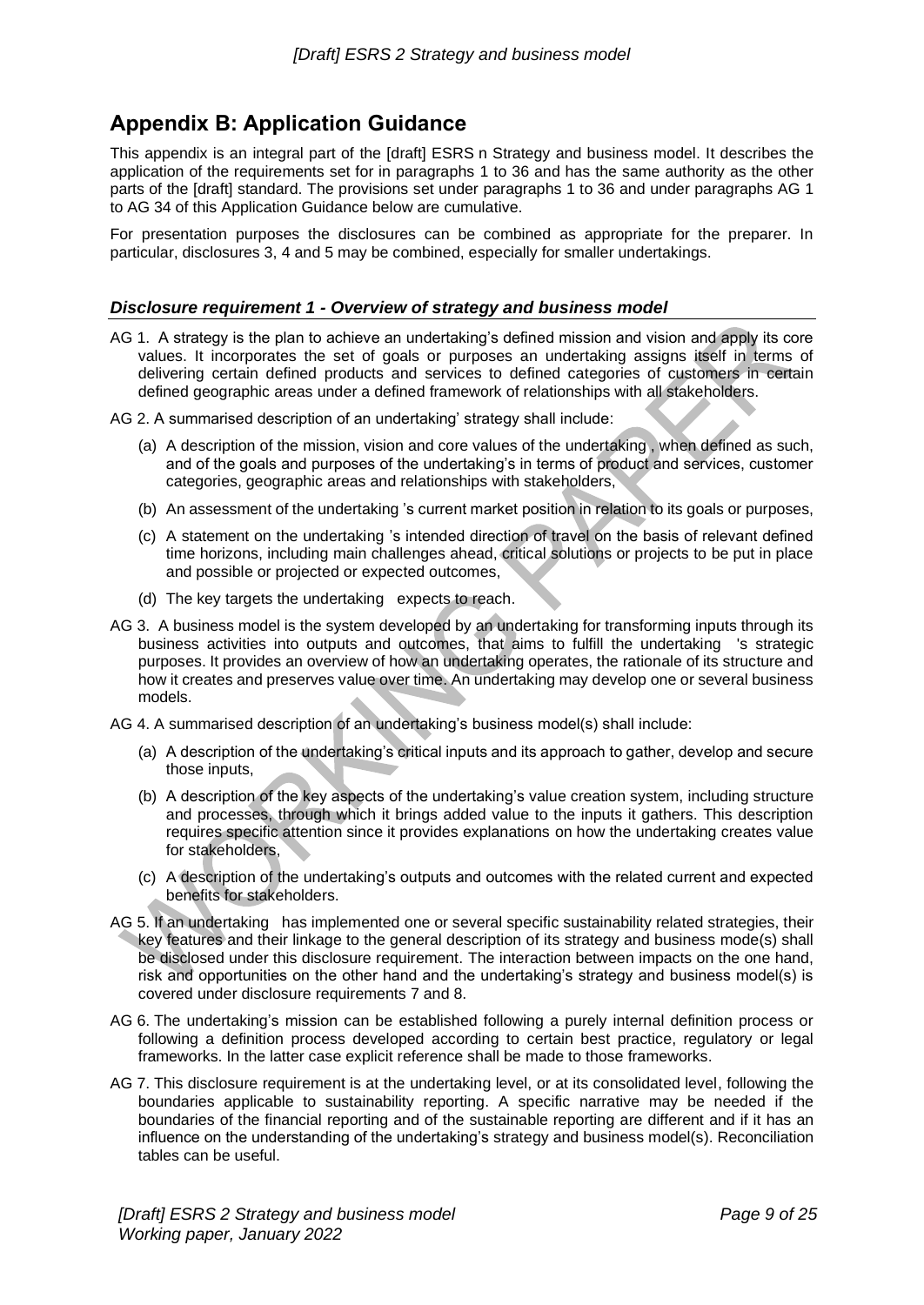## <span id="page-9-0"></span>*Disclosure requirement 2 - Sectors of activity*

- AG 8. The undertaking should list all identified sectors according to ESRS n [number of sector classification standard].
- AG 9. For most material sectors the undertaking shall consider disclosing the relationship between the sector and the key features of the business model(s) developed to perform the sector activities as described following disclosure requirement 1. The potential challenges and/or competitive advantages of the undertaking in performing the activities can be highlighted. If a code for subsector does not exist, a narrative description of the sub-sector is given in the caption "others".
- AG 10. This disclosure requirement is a closed list of the sectors in which the undertaking operates.
- AG 11. Quantitative information has to be provided in order to illustrate the weight of the various sectoral activities (such as for instance % of sales).

#### <span id="page-9-1"></span>*Disclosure requirement 3 - Products and services, markets*

- AG 12. When describing its products and services as well as markets the undertaking shall consider relevant disclosures related to:
	- (a) new products and services, removed products and services and their relative shares in sales.
	- (b) new markets served as well as markets closed and their relative shares in sales,
	- (c) new customer groups and customer groups not to be served anymore and their relative shares in sales,
	- (d) products and services under bans, restrictions or authorisation systems as well as under public debate regarding potential bans, restrictions or authorisation systems in certain markets.

#### <span id="page-9-2"></span>*Disclosure requirement 4 - Key features of the value chain*

- AG 13. The required description shall at least provide a high-level overview of the key features of the value chain participants (categories of main direct suppliers, sub-contractors and customers (including their country of origin and their own value chain)), indicate their relative importance in financial terms (in income statement terms) and explain how they contribute to the value creation of the undertaking.
- AG 14. The undertaking shall describe the key characteristics of its business relationships with its suppliers, sub-contractors, customers and distribution channels together with the related underlying contractual terms (including duration and legal instruments).
- AG 15. The boundaries of the value chain cannot be quantitatively defined in a way that suits all undertakings. Rather, the boundaries are defined qualitatively as relative to an undertaking 's material risks, opportunities and impacts. The description of the value chain should be directly linked to the undertaking's identified risks, opportunities and impacts and to sustainability reporting boundaries. Specific links shall be provided as appropriate for each of the risks, opportunities and impacts considered under disclosure requirements 7 and 8.
- AG 16. To illustrate the link between material impacts and its value chain an undertaking may provide for example additional details on suppliers and resources connected to the identified or prescribed material issues.

## <span id="page-9-3"></span>*Disclosure requirement 5 - Key drivers of value creation*

- AG 17. When describing the key drivers of value creation for all stakeholders, the undertaking shall consider:
	- (a) the key drivers of investor-related value creation, including potential financial effects of impacts and also the organisation and main processes implemented by the undertaking to generate revenues and manage its cost base in a competitive manner,
	- (b) the key drivers of value creation for other stakeholders, covering financial and other benefits.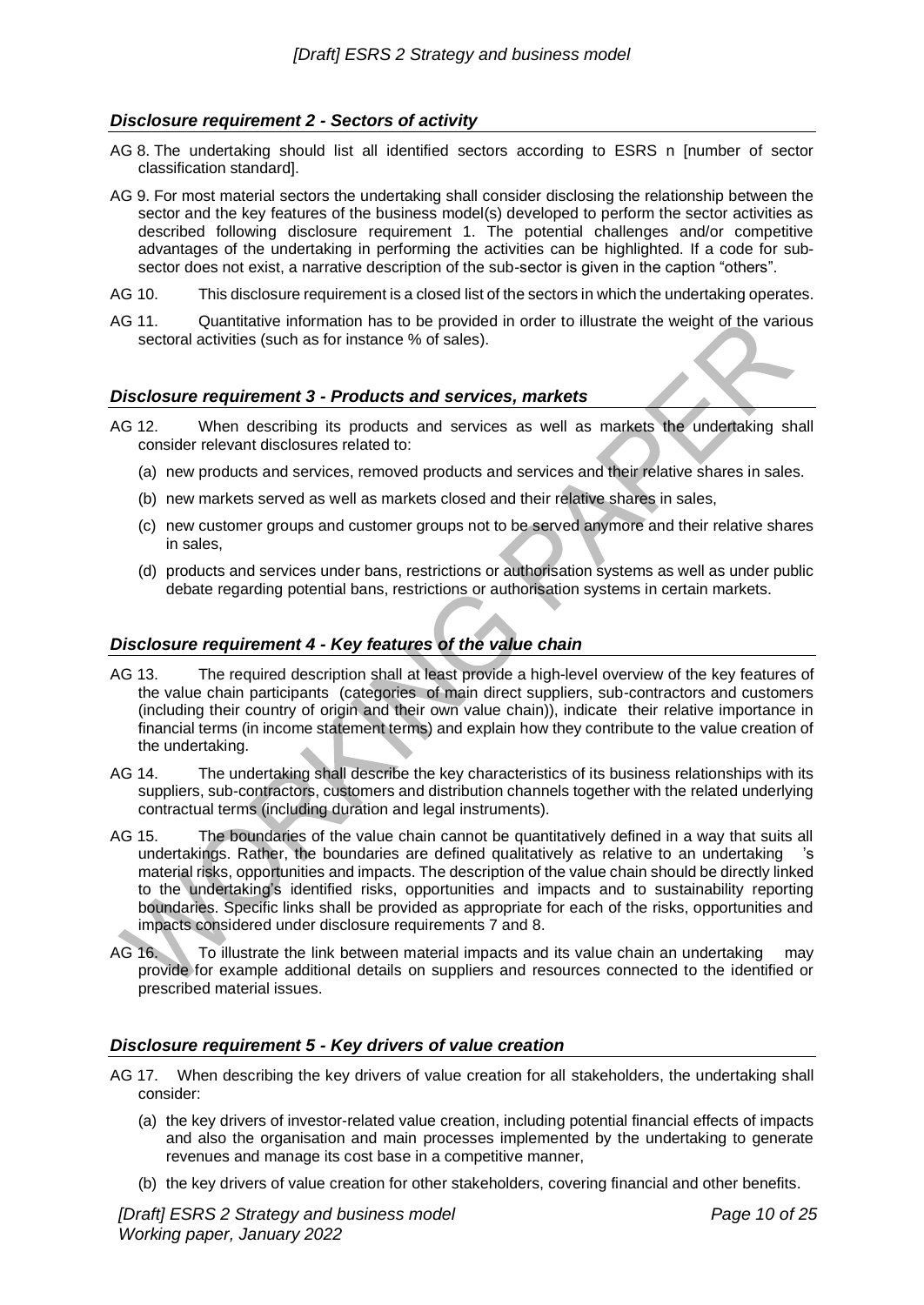- AG 18. Keys drivers of investor-related value creation shall be disclosed in a summarised manner either by direct disclosure or by explicit reference to clearly identified indicators located in financial statements or located in the management report (for instance in relation to non-Gaap measures as disclosed by the undertaking). They shall cover the shareholders perspective as well as the credit institutions and other lenders perspective.
- AG 19. Specific attention shall be given to disclosures on the forward-looking aspects of the undertaking's investor-related value creation that reflect its stated direction of travel and targets and/or ambitions. That includes: revenue generation, cost management and control, profitability, capex plans, financial structure and cash flow generation. Specifying the stated time horizons of targets and ambitions is particularly critical. So is their relation to the resilience of the undertaking, both in that respect as well as in other sustainability-related objectives.
- AG 20. Reconciliation with financial data should be performed with reference to applicable accounting standards, such as IFRS 8 requirements for entities applying International accounting standards (IAS regulation) or on local GAAP for the others.
- AG 21. Disclosures on key drivers of value creation for other stakeholders shall build on the identification of the most important stakeholders (all stakeholders being considered under other requirements), assess and disclose the key aspects of value creation for them in terms of financial and other risks and/or benefits.

#### <span id="page-10-0"></span>*Disclosure requirement 6 - Interests of stakeholders*

- AG 22. The undertaking shall explicitly refer to its assessment process of material risks, opportunities and impacts. This process is covered by disclosure requirements established following the specific standard on this process.
- AG 23. Under this disclosure requirement the undertaking shall provide a summarised description of the interests, views and expectations of its principal stakeholders, i.e., stakeholders which are critical for the development of its strategy and to its business model(s). For each category of stakeholders, it shall cover in particular:
	- (a) their current positive or negative perception of the undertaking's strategy and business model(s),
	- (b) the recent evolution of this perception, and
	- (c) the challenges and opportunities that lie ahead from stakeholder perspectives. On the basis of this description of the interests, views and expectations of each category of stakeholders, the undertaking shall disclose:
		- i. if and how it has taken steps to amend its strategy and business model(s) to address interests, views and expectations,
		- ii. what are the further steps which are considered and in what time line, and
		- iii. to what extent these steps are likely to modify the relationship with and perception of stakeholders.
- AG 24. The undertaking shall pay specific attention in its disclosures to the development of its prevention and remediation of impacts strategies and to its approach to due diligence.

## <span id="page-10-1"></span>*Disclosure requirement 7 - Impacts related to sustainability matters*

AG 25. The undertaking shall explicitly refer to its assessment of material impacts which is covered by disclosure requirements established following the specific standard on this assessment. Material impacts can be addressed by the undertaking through management measures taken on a regular basis and/or through strategic orientations and decisions likely to affect its business model(s). When considering which material impacts due to their importance to the undertaking are prioritised and monitored directly by the highest governing bodies and therefore addressed under this disclosure requirement, the undertaking shall be able to justify its decisions and the absence of omissions.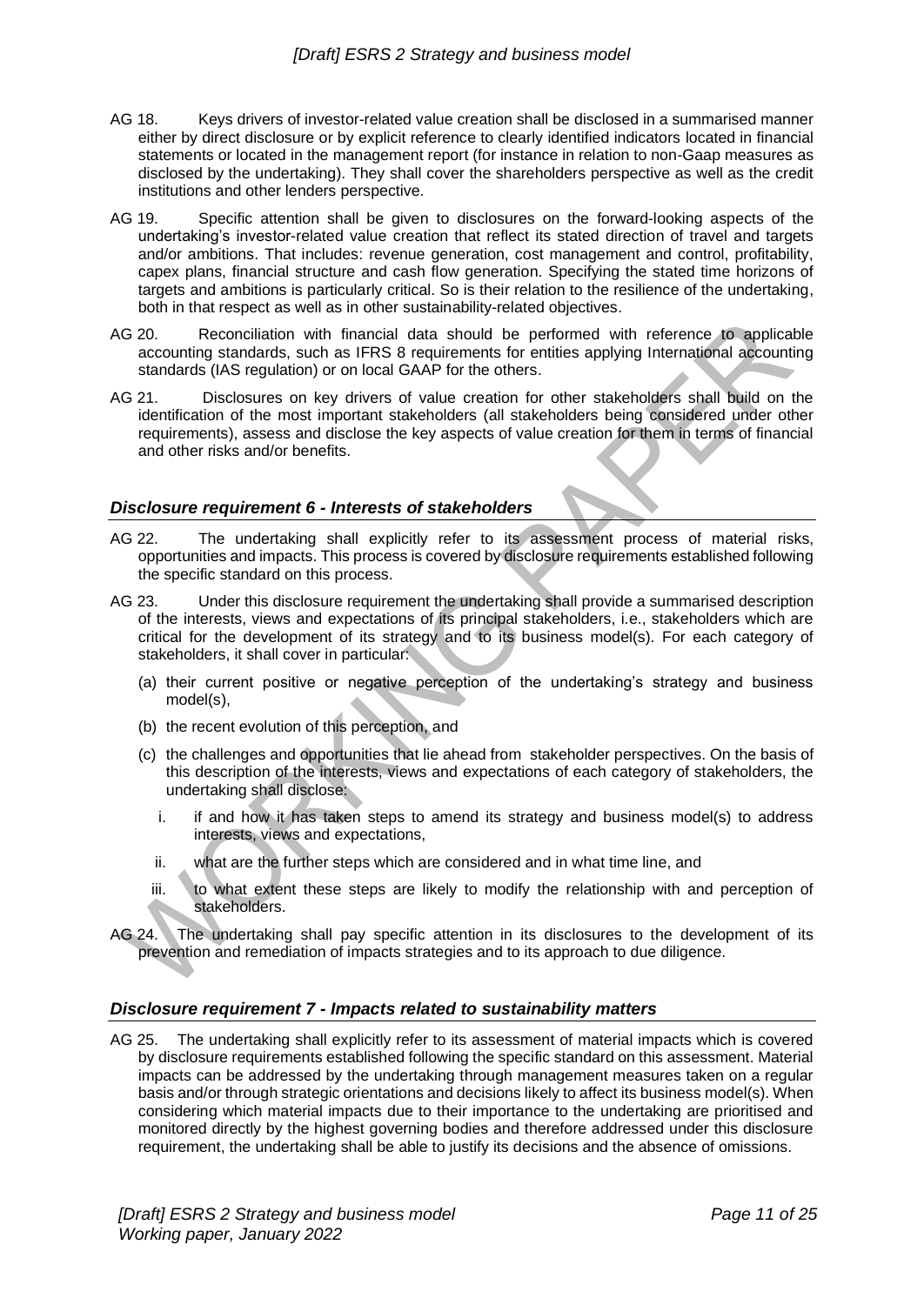- AG 26. Material impacts to be disclosed shall be:
	- (a) listed,
	- (b) identified when appropriate as prioritised and monitored directly by the highest governing bodies due to their importance, including the reasons for doing so,
	- (c) qualified in terms of key characteristics, and
	- (d) quantified if possible.
- AG 27. These impacts (both positive and negative) can be prioritised.
- AG 28. For each listed material impact that due to its importance is prioritised and monitored directly by the highest governing bodies, the undertaking shall provide:
	- (a) a description of how its strategy and business model(s) cause and drive the impact in its own operations and along the value chain,
	- (b) a description of the strategy developed or to be developed by the undertaking to modify its business model(s) in order to mitigate negative impacts and enhance positive impacts.
- AG 29. Disclosure requirements in relation to material impacts that due to their importance are prioritised and monitored directly by the highest governing bodies are addressed under the relevant ESRS.

## <span id="page-11-0"></span>*Disclosure requirement 8 - Risks and opportunity related to sustainability matters*

- AG 30. The undertaking shall explicitly refer to its assessment of material risks and opportunities which is covered by disclosure requirements established following the specific standard on this assessment, including reference to and compatibility with relevant EU and/or international objectives. Material risks and opportunities can be addressed by the undertaking through management measures taken on a regular basis and/or through strategic orientations and decisions likely to affect its business model(s). When considering which material risks and opportunities due to their importance are prioritised and monitored directly by the highest governing bodies and therefore addressed under this disclosure requirement the undertaking shall be able to justify its decisions and the absence of omissions.
- AG 31. Material risks and opportunities to be disclosed shall be:
	- (a) listed,
	- (b) identified when appropriate as prioritised and monitored directly by the highest governing bodies due to their importance, including the reasons for doing so,
	- (c) qualified in terms of key characteristics, and
	- (d) quantified if possible.
- AG 32. These risks and opportunities can be prioritised.
- AG 33. For each listed risk or opportunity, the undertaking shall provide:
	- (a) a description of how this risk or opportunity is related to its strategy and business model(s),
		- (b) a description of the strategy developed or to be developed by the undertaking to modify its business model(s) in order to reduce or eliminate the risk or to benefit from the opportunity,
		- (c) an assessment of the interaction between the risk or the opportunity and the resilience of the undertaking's strategy and business model(s).
- AG 34. Disclosure requirements in relation to material impacts that due to their importance are prioritised and monitored directly by the highest governing bodies are addressed under the relevant ESRS.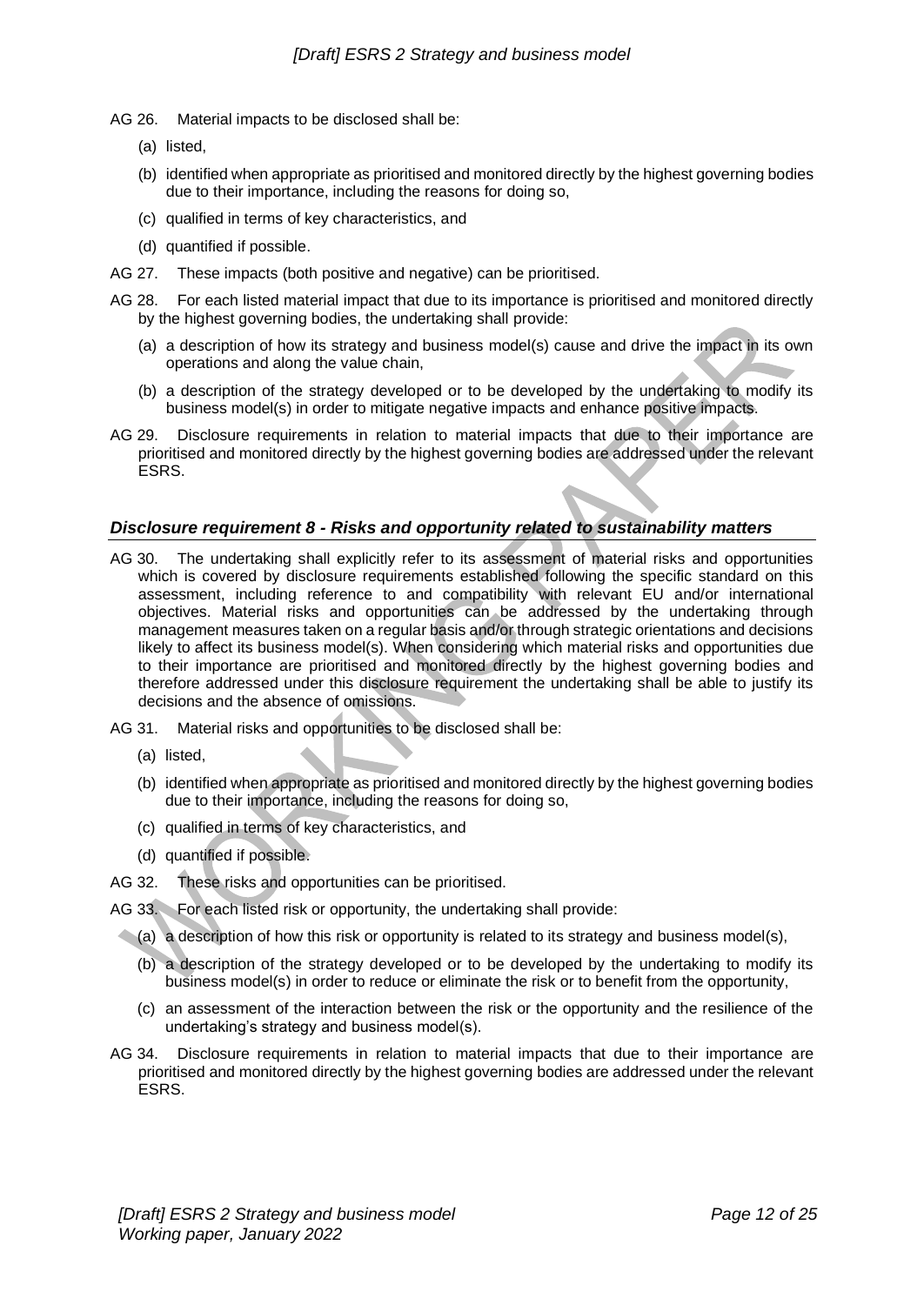## <span id="page-12-0"></span>**Appendix C: Digitisation guidance**

This appendix is an integral part of the [draft] ESRS 2 S*trategy and business model*. It provides instructions for the digital tagging of the disclosure requirements in paragraphs [4-36].

*[ to be completed]*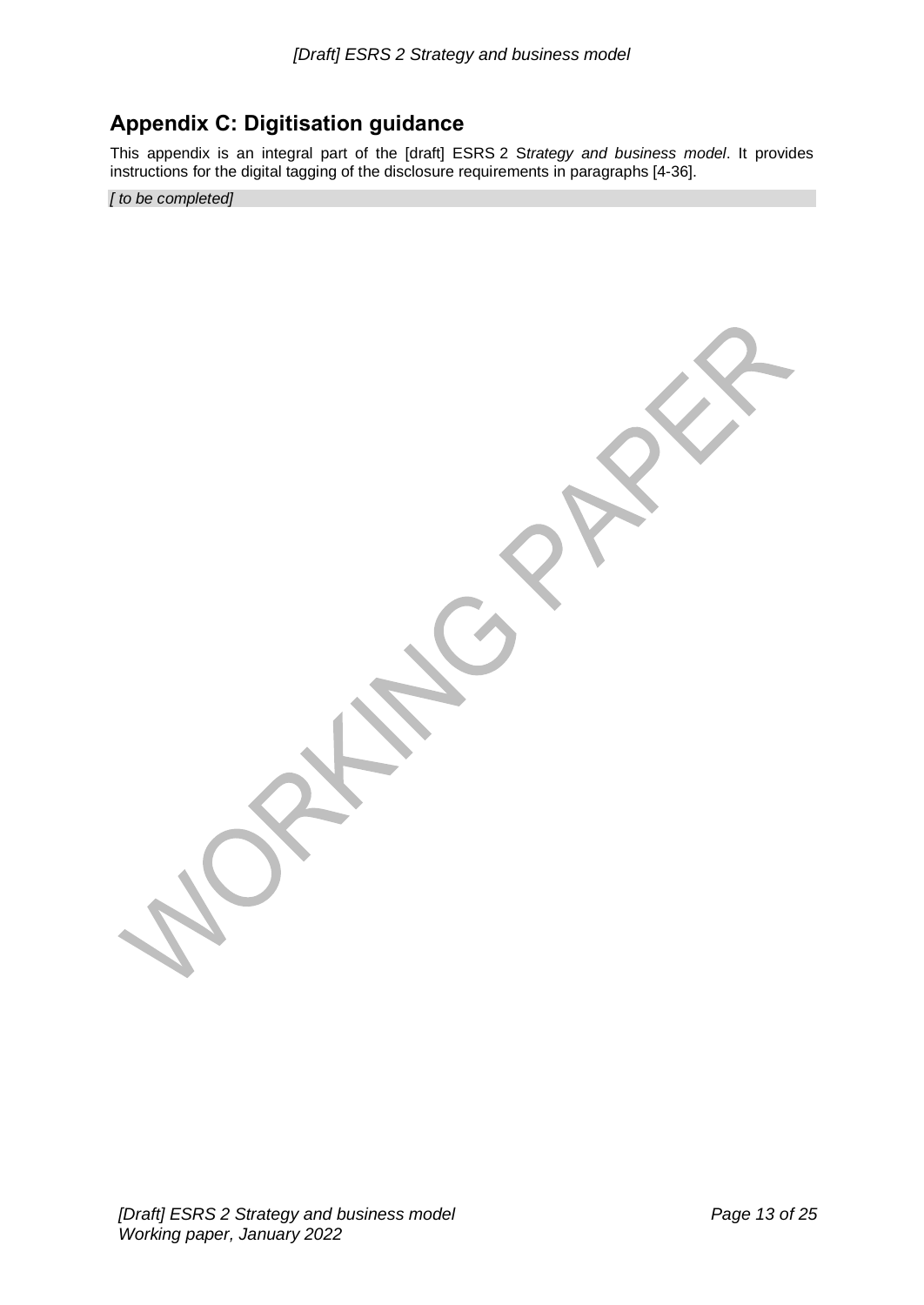# **[Draft] Basis for conclusions on ESRS 2 Strategy and business model**

- <span id="page-13-0"></span>BC1. This [draft] Basis for conclusions accompanies, but is not part of [draft] ESRS 2 Strategy and Business model. It summarises the considerations and references of the [EFRAG Sustainability Standards Board (the 'Board')] in developing the contents of the [draft] standard. [Individual Board members may be giving greater weight to some factors than to others.]
- BC2. The general approach followed by (the Board) covers the following steps:
	- (a) complying first with the requirement of the draft CSRD,
	- (b) seeking guidance if necessary from the existing NFRD and it 2017 and 2019 implementation guidelines,
	- (c) analysing the current international frameworks as recital 37 of the CSRD requires that "sustainability reporting standards should take account of existing standards and frameworks for sustainability reporting and accounting where appropriate. Those include the Global Reporting Initiative, the Sustainability Accounting Standards Board, the International Integrated Reporting Council, the International Accounting Standards Board, the Task-Force on Climate-related Financial Disclosures (TCFD), the Carbon Disclosure Standards Board, and CDP. Guidance from and coherence with these existing standards and frameworks have been sought.
	- (d) analysing the key findings and path to improvement indicated in the European Reporting Lab of EFRAG report issued in October 2021: Towards sustainable businesses: Good practices in Business model, risks and opportunities reporting in the EU.
	- (e) analysing the concordance and compatibility with the publication dated 3 November 2021 from the Technical Readiness Working Group (TRWG) of the IFRS Foundation for consideration by the International Sustainability Standards Board (ISSB) for a general requirements for disclosure of sustainability-related financial information standard.

## <span id="page-13-1"></span>**Objective of the [draft] standard**

- BC3. (The Board) has determined two main objectives directly from the CSRD requirements and recitals as described in BC5 below. The (draft) standard specifies disclosure requirements for the description by a reporting undertaking of:
	- (a) Its strategy and the business model as a context for its sustainability-related reporting; and
	- (b) how sustainability-related matters are related to, interact with and originate from and inform its strategy and business model.
- BC4. EFRAG Lab report highlights in particular the following necessary steps to get improved reporting in the area of Strategy and Business model:

(a) clearer descriptions of the business model and linkage to sustainability risks and opportunities; and

- (b) more emphasis on reporting opportunities
- BC5. These objectives are fundamental to understanding and putting into context of a specific undertaking, the full set of sustainability disclosures to be reported by the undertaking (according to the CSRD). The disclosure requirements do not require disclosure of information beyond what is necessary for users of reporting to understand the sustainability information as prescribed by the CSRD.
- BC6. Following the structure of standards, the objectives necessarily imply interrelations between this (draft) standard and other ESRS. These interrelations may be summarised as follows:
	- (a) The (draft) standard on Impacts, Risks, & Opportunities is the starting point for determining which sustainability-related matters shall be reported upon by the undertaking,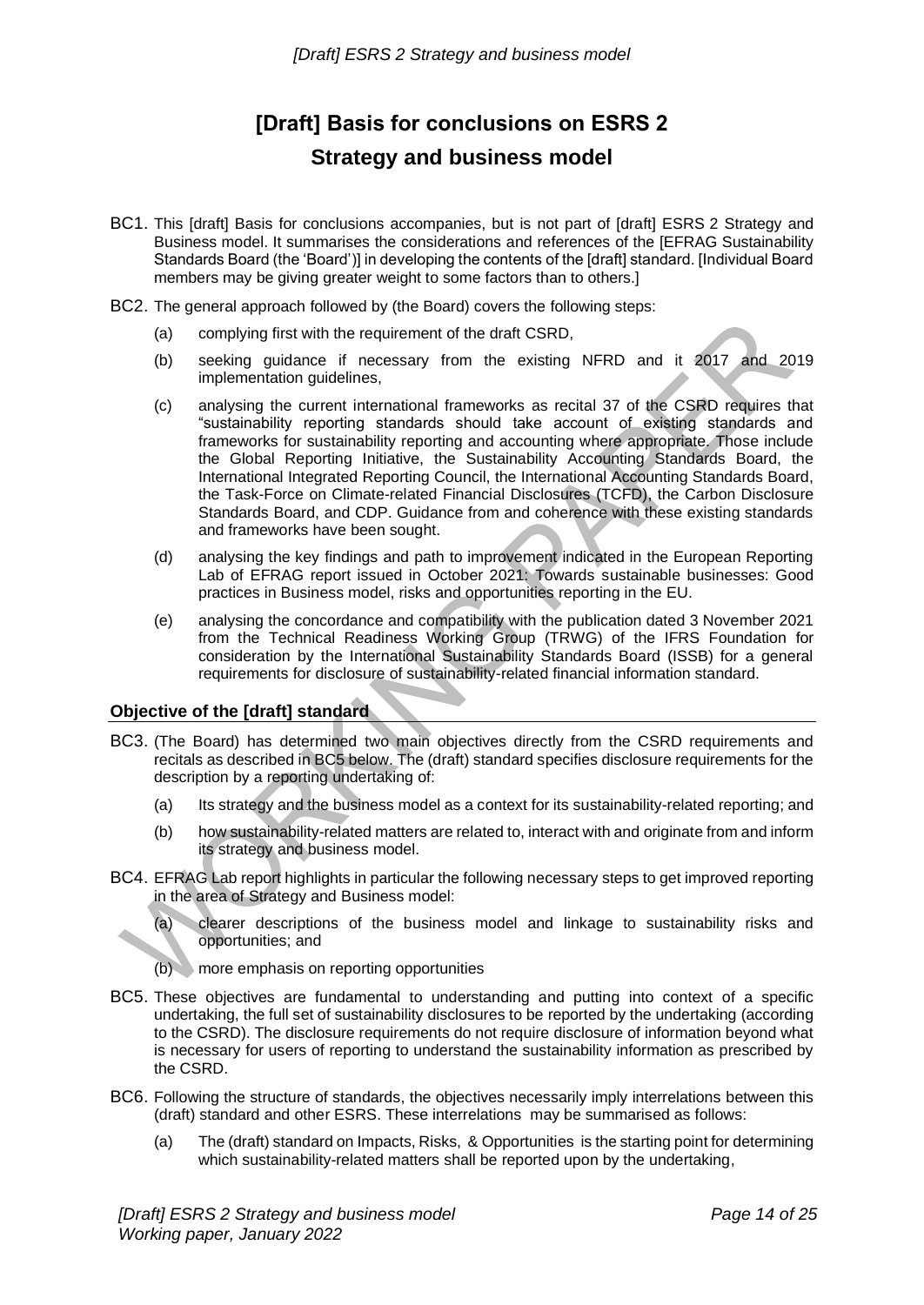- (b) (Draft) standards on Impacts, Risks & Opportunities(IRO), on Strategy & Business model (SBM), and on Governance & Organisation (GO) are interlinked and together constitute an overarching set of cross-cutting standards (CCS) mandating disclosures allowing for a good understanding of why and how the undertaking is reporting sustainability-related matters in compliance with CSRD objectives,
- (c) The (draft) standard on Policies, Targets, Action Plans & Resources (PTAPR) is designed to provide robust common definitions on key implementation aspects to be used as reference when required by specific ESRS.

## <span id="page-14-0"></span>**Existing EU Requirements**

٠

BC7. EU requirements are shown below (extracts from draft CRSD and current NFRD):

- (a) Draft CSRD references (Article 19a Article 29a) are very explicit in term of disclosures required on Strategy and business models. Links with other cross-cutting standards and guidelines are indicated in italics in the table below extracted from CSRD requirements.
	- 1. Large undertakings and, as of 1 January 2026, small and medium-sized undertakings which are undertakings referred to in Article 2, point (1), point (a), shall include in the management report information necessary to understand the undertaking's impacts on sustainability matters, and information necessary to understand how sustainability matters affect the undertaking's development, performance and position.
	- 2. The information referred to in paragraph 1 shall contain in particular:
		- a. a brief **description of the undertaking's strategy and business model**, including:

| L.        | resilience<br>of.<br>the<br>the.<br>undertaking's strategy<br>and<br>business model to risks related<br>to sustainability matters;                                                                                                                     | Link with CCS IRO and link with<br>topical standards                          |
|-----------|--------------------------------------------------------------------------------------------------------------------------------------------------------------------------------------------------------------------------------------------------------|-------------------------------------------------------------------------------|
| Ш.        | the<br>for<br>opportunities<br>the<br>undertaking in relation<br>to<br>sustainability matters;                                                                                                                                                         | <b>Link with CCS IRO</b>                                                      |
| III.      | the plans of the undertaking to<br>ensure that its strategy and<br>business model are compatible<br>with the transition<br>to<br>a<br>sustainable economy and with<br>the limiting of global warming to<br>1.5 °C in line with the Paris<br>Agreement; | Link with CCS SBM and link with<br>topical standards                          |
| IV.<br>V. | how the undertaking's strategy<br>and business model take account<br>∩f<br>the<br>the<br>interests<br>of<br>undertaking's stakeholders and<br>of the impacts of the undertaking<br>on sustainability matters;<br>how the undertaking's strategy        | Link with CCS SBM and link with<br><b>CCS IRO</b><br><b>Link with CCS SBM</b> |
|           | been implemented with<br>has<br>regard to sustainability matters;                                                                                                                                                                                      |                                                                               |

- b. **a description of the targets related to sustainability matters set by the undertaking** and of the progress the undertaking has made towards achieving those targets; *Link with CCS PTAPR – ESRS5*
- c. a description of the role of the administrative, management and supervisory bodies with regard to sustainability matters; *Link with CCS GO- ESRS 3*
- *d.* a description of the undertaking's policies in relation to sustainability matters; *Link with CCS PTAPR– ESRS5*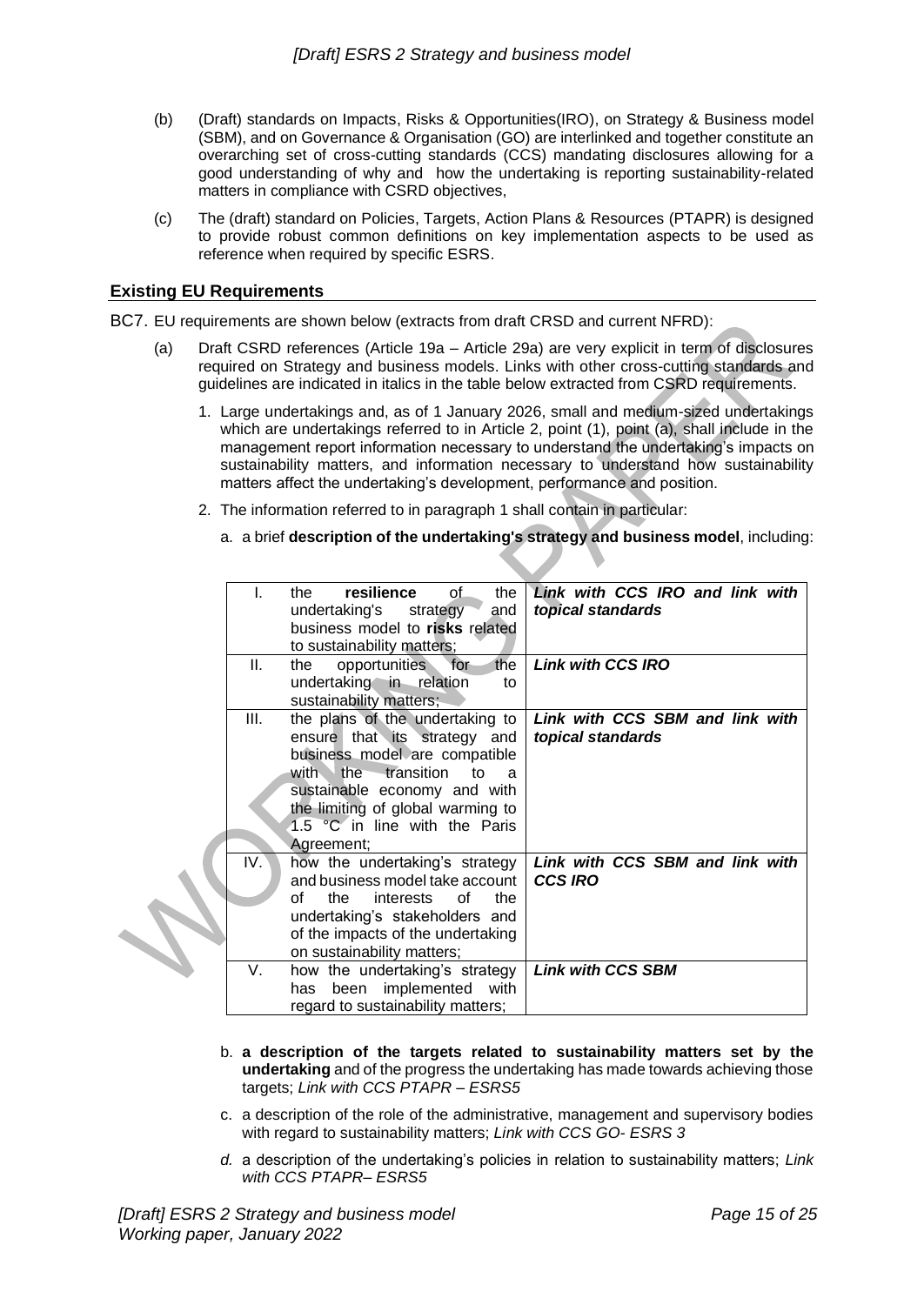- e. a description of:
	- (i) the due diligence process implemented with regard to sustainability matters;

(ii) the principal actual or potential adverse impacts connected with the undertaking's value chain, including its own operations, its products and services, its business relationships and its supply chain; **CCS SBM,** *CCS IRO– ESRS4*

(iii) any actions taken, and the result of such actions, to prevent, mitigate or remediate actual or potential adverse impacts; **CCS SBM,** *CCS IRO– ESRS4*

- f. a description of the principal risks to the undertaking related to sustainability matters, including the undertaking's principal dependencies on such matters, and how the undertaking manages those risks; **CCS SBM,** *CCS IRO– ESRS4*
- g. indicators relevant to the disclosures referred to in points (a) to (f).

Undertakings shall also disclose information on intangibles, including information on intellectual, human, and social and relationship capital.

Undertakings shall report the process carried out to identify the information that they have included in the management report in accordance with paragraph 1 and in this process they shall take account of short, medium and long-term horizons.

(b) In addition the recitals of the draft CSRD provide references to prior EU strategy and business model disclosure requirements.

**(26)** Articles 19a(1) and 29a(1) of Directive 2013/34/EU require undertakings to disclose information about five reporting areas: **business model**, policies (including due diligence processes implemented), the outcome of those policies, risks and risk management, and key performance indicators relevant to the business. Article 19a(1) of Directive 2013/34/EU does not contain explicit references to other reporting areas that users of information consider relevant, some of which align with disclosures included in international frameworks, including the recommendations of the Task Force on Climate-related Financial Disclosures. Disclosure requirements should be specified in sufficient detail to ensure that undertakings report information on their resilience to risks related to sustainability matters. **In addition to the reporting areas identified in Articles 19a(1) and 29a(1) of Directive 2013/34/EU, undertakings should therefore be required to disclose information about their business strategy and the resilience of the strategy and business model to risks related to sustainability matters; any plans they may have to ensure that their strategy and business model are compatible with the transition to a sustainable and climate-neutral economy; whether and how their strategy and business model take account of the interests of stakeholders;** any opportunities for the undertaking arising from sustainability matters; **the implementation of the aspects of the business strategy which affect, or are affected by sustainability matters;** any sustainability targets set by the undertaking and the progress made towards achieving them; the role of the board and management with regard to sustainability matters; the principal actual and potential adverse impacts connected with the undertaking's activities; and how the undertaking has identified the information that they report on. Once the disclosure of elements such as targets and the progress towards achieving them is required, the separate requirement to disclose the outcomes of policies is no longer necessary**.**

#### **(c) Non-binding Guidelines (2017) related to current Non-Financial Reporting Directive (EU2014/0095)**

PTF-NFRS §350 points out that the NFRD requires companies to disclose information that is necessary for understanding a company's development, performance, position and impact. The PTF has assessed crucial that undertakings explain their activities, their context and their organisation as a first step in the strategy process.

Specifics paragraphs related to strategy and business model (words stressed in bold) are the following: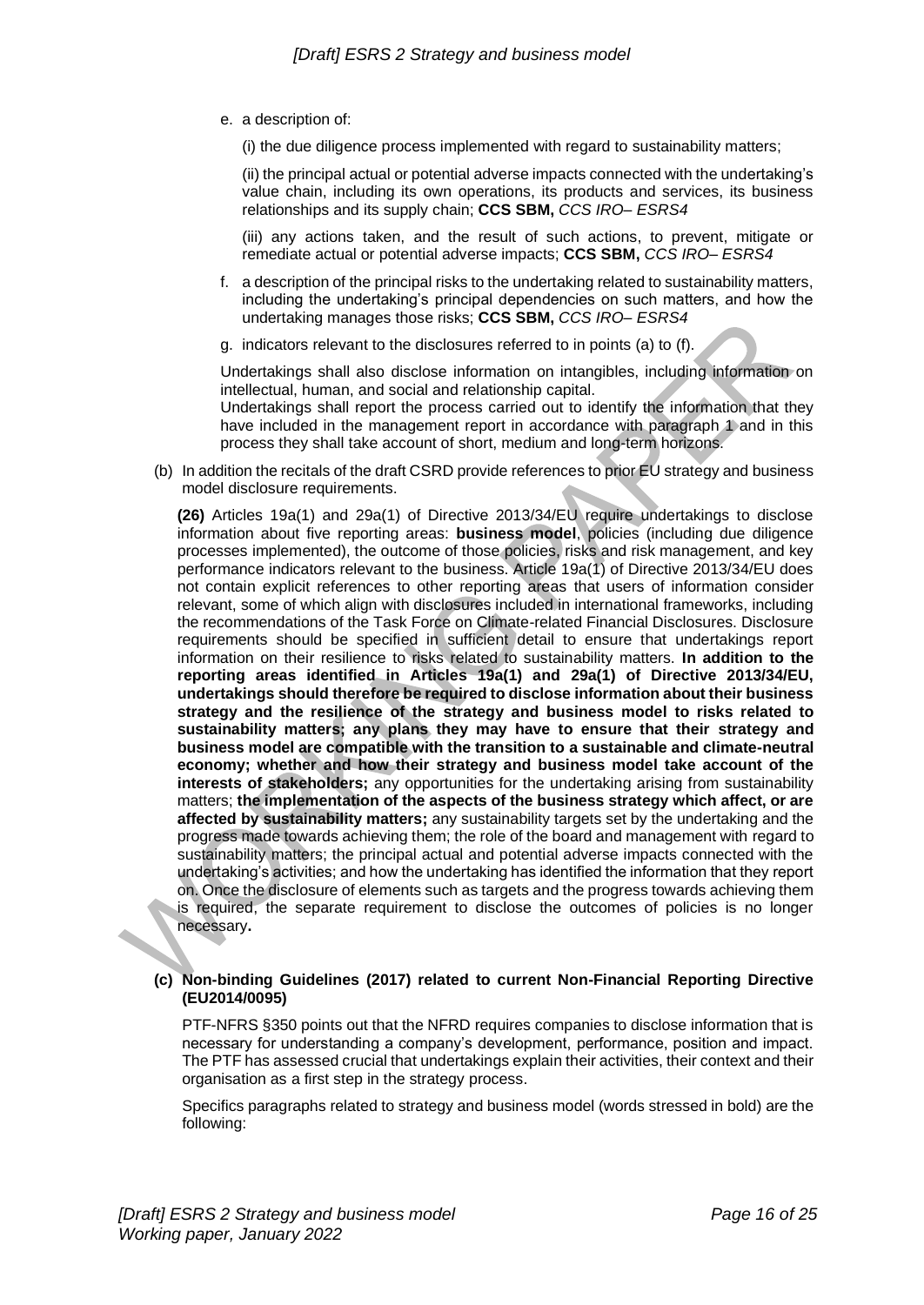3.2 - Material information should be provided with appropriate context to make it easier to understand. A company's performance may, for example, be presented **with reference to its strategies and broader goals**. Companies are expected to describe how non-financial issues relate to their long-term strategy, principal risks and policies.

3.4 - The statement is expected to **provide insights into a company's business model, strategy and its implementation, and explain the short-term, medium-term and longterm implications of the information reported.**

Companies are expected to **disclose relevant information on their business model, including their strategy and objectives.** Disclosures should provide insight into the **strategic approach to relevant non-financial issues; what a company does, how and why it does it.**

Example and KPIs

A company may disclose how it approaches a sustainable business strategy and how environmental, social and governance performance can help achieve its business goals. It could also disclose targets relating to KPIs reported, and explain the uncertainties and factors which may underpin forward-looking information and future prospects.

4.1 Business model

Article 1 of the Directive sets out that the non-financial statement contains information including:

- (i) a. 'a brief description of the undertaking's business model;'
- (ii) A company's business model describes how it generates and preserves value through its products or services over the longer term. The business model provides context for the management report as a whole. It provides an overview of how a company operates and the rationale of its structure, by describing how it transforms inputs into outputs through its business activities. In more simple terms, what a company does, how and why it does it.

**When describing their business model, companies may consider including appropriate disclosures relating to:**

- **- their business environment;**
- **- their organisation and structure;**
- **- the markets where they operate;**
- **- their objectives and strategies; and**
- **- main trends and factors that may affect their future development.**

Companies **may consider using KPIs to explain their business model, main trends, etc.**

Companies **are expected to explain their business model in a clear, understandable and factual manner. A business model is a matter-of-fact case**. Companies should avoid immaterial disclosures of promotional or aspirational nature which distract attention from material information.

Companies are expected to highlight and explain when material changes to their business model have taken place in the reporting year.

*Example*

A company may consider specific disclosures explaining:

- the main products it makes, and how they meet the needs of consumers/customers;
- how these products are made, and what makes its production approach competitive and sustainable;
- the characteristics of the market where it operates, and how it may evolve;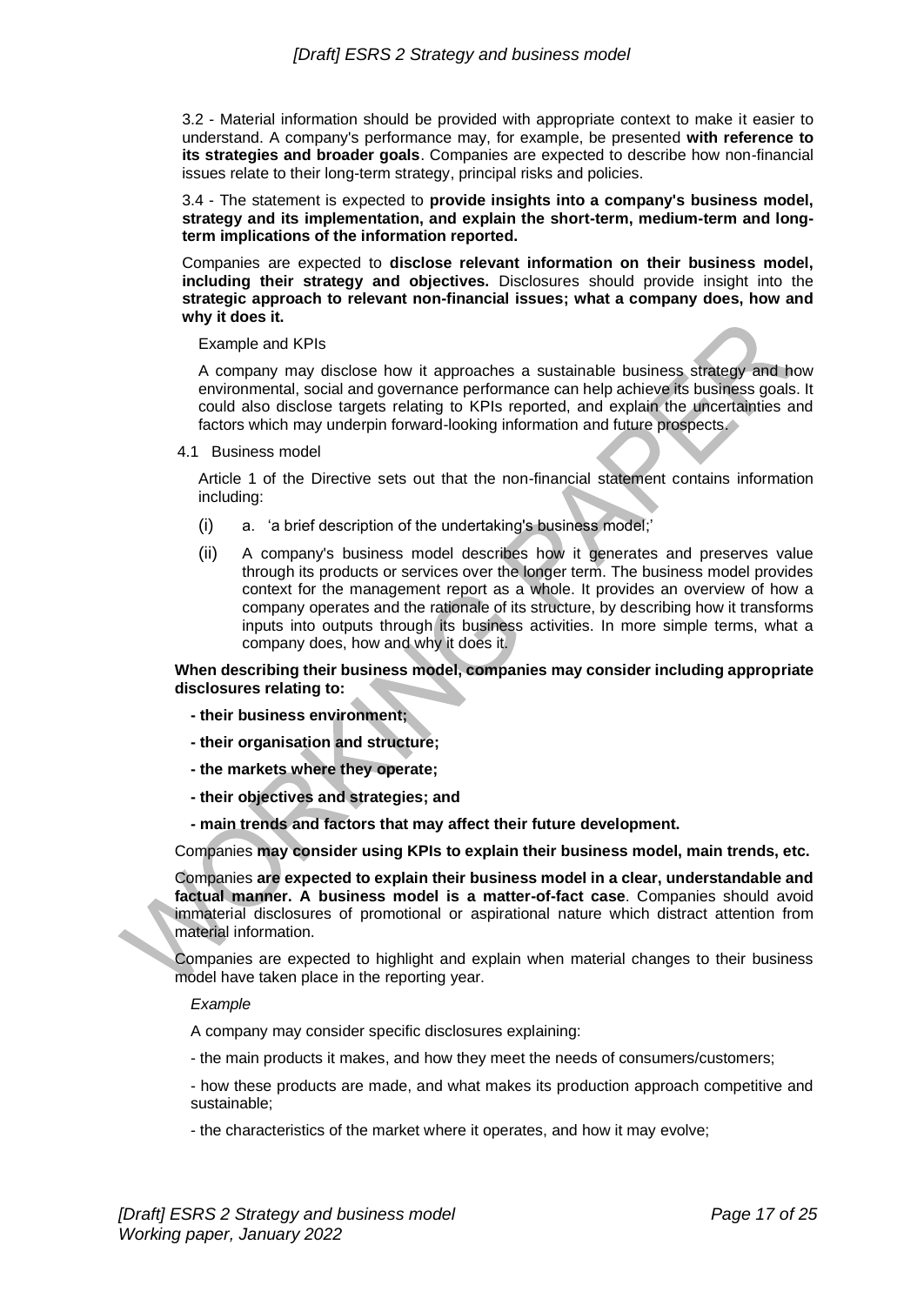BC8. As a consequence, disclosing information related to strategy and business model is not a new requirement at least for entities which apply the Non-Financial Reporting Directive. As a result, many frameworks have already developed references or standards on this topic.

## <span id="page-17-0"></span>**Disclosure requirements**

- BC9. The analysis for content of disclosure requirements has been performed on the basis of the draft CSRD, existing NFRD and its guidelines and current international frameworks: GRI, SASB, IIRC, TCFD, CDSB as mentioned in the recitals of the CSRD with a perspective of compatibility and coherence in order to capitalise on existing applied standards or frameworks.
- BC10. In addition, early November 2021, the Technical Readiness Working Group (TRWG) of the IFRS Foundation issued a document for consideration by the ISSB for a general requirements for disclosure of sustainability related financial information standard prototype. This document includes items relative to Strategy which have been included in the analysis below even if its scope is limited to sustainability-related financial disclosure. One can consider that similar concepts would be extended to other sustainability disclosures.
- BC11. Many assertions related to strategy and business model in these international frameworks are general and are not necessarily organised as disclosure requirements. They are summarised in the table below:

| <b>GRI</b>  | In its universal standards issued in 2021, GRI requires specific disclosures (2-6 and<br>2-22) in relation with BM&S:                                                                                                                      |  |  |
|-------------|--------------------------------------------------------------------------------------------------------------------------------------------------------------------------------------------------------------------------------------------|--|--|
|             | Disclosure 2-6 Activities, value chain and other business relationships (as from line<br>1506)                                                                                                                                             |  |  |
|             | Requirements                                                                                                                                                                                                                               |  |  |
|             | The organization shall:                                                                                                                                                                                                                    |  |  |
|             | a. report the sector(s) in which it is active;                                                                                                                                                                                             |  |  |
|             | b. describe its value chain, including:                                                                                                                                                                                                    |  |  |
|             | i. the organization's activities, products, services, and markets served;                                                                                                                                                                  |  |  |
|             | ii. the organization's supply chain;                                                                                                                                                                                                       |  |  |
|             | iii. the entities downstream from the organization and their activities;                                                                                                                                                                   |  |  |
|             | c. report other relevant business relationships;                                                                                                                                                                                           |  |  |
|             | d. describe significant changes in 2-6-a, 2-6-b, and 2-6-c compared to the previous<br>reporting period.                                                                                                                                   |  |  |
|             | Disclosure 2-22 Statement on sustainable development strategy (as from line<br>2075                                                                                                                                                        |  |  |
|             | Requirements                                                                                                                                                                                                                               |  |  |
|             | The organization shall:                                                                                                                                                                                                                    |  |  |
|             | a. report a statement from the highest governance body or most senior executive of<br>the organization about the relevance of sustainable development to the organization<br>and its strategy for contributing to sustainable development. |  |  |
|             | These two disclosure requirements are accompanied with additional guidance which<br>have been the basis for our proposed sub-disclosure requirements.                                                                                      |  |  |
| <b>SASB</b> | SASB has not developed general standard dealing with this topics, nevertheless in<br>its conceptual framework, SASB indicates that this topic has been taken into account<br>when developing the sector standards: (page 4-5):             |  |  |
|             | "SASB's sustainability topics are organized under five broad sustainability<br>dimensions:                                                                                                                                                 |  |  |
|             | .                                                                                                                                                                                                                                          |  |  |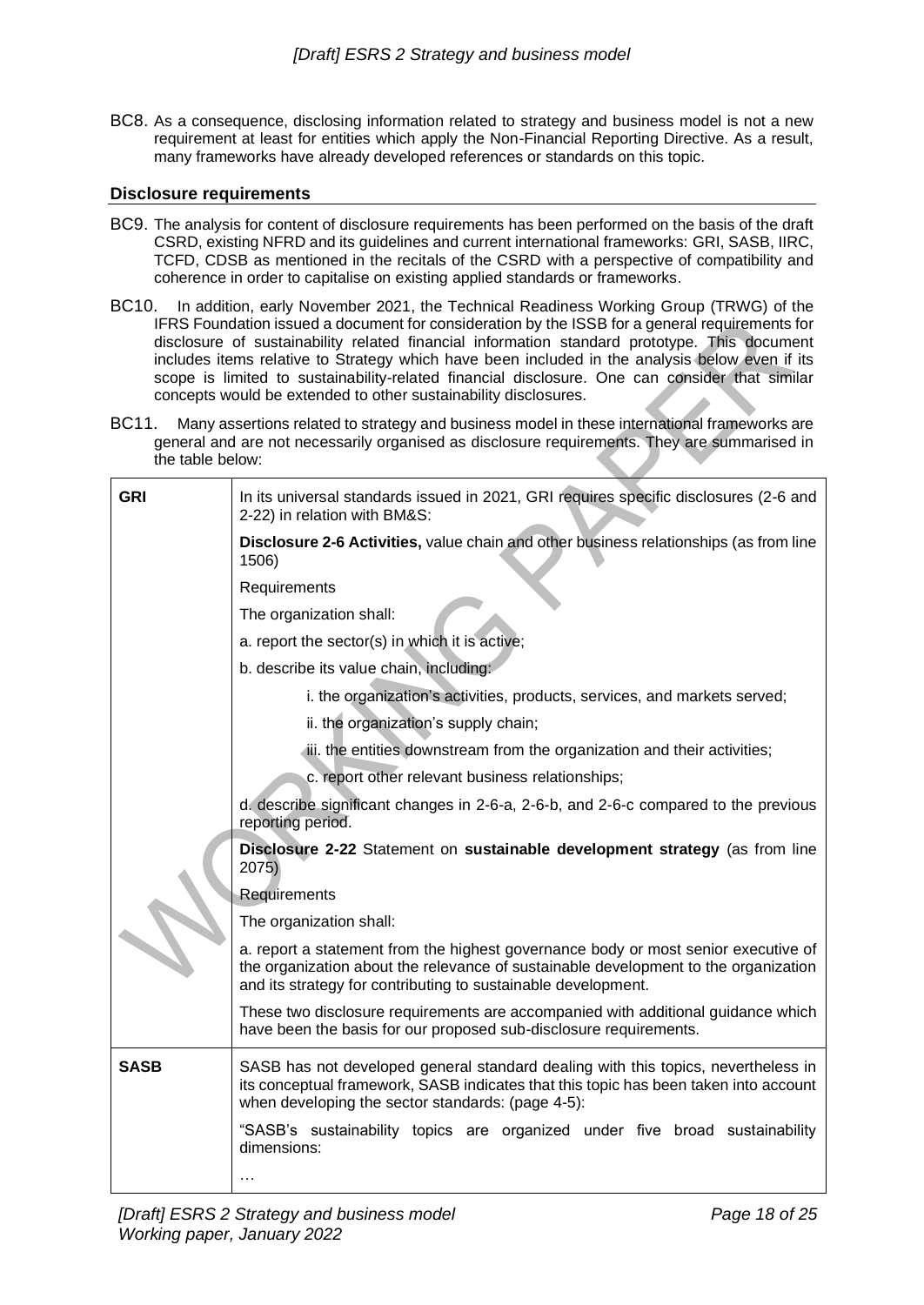|             | 4. Business Model and Innovation. This dimension addresses the impact of<br>sustainability issues on innovation and business models. It addresses the<br>integration of environmental, human, and social issues in a company's value-creation<br>process, including resource recovery and other innovations in the production process;<br>as well as in product innovation, including efficiency and responsibility in the design,<br>use phase, and disposal of products. It also includes management of environmental<br>and social impacts on tangible and financial assets—either a company's own or those<br>that it manages as the fiduciary for others. |  |  |
|-------------|----------------------------------------------------------------------------------------------------------------------------------------------------------------------------------------------------------------------------------------------------------------------------------------------------------------------------------------------------------------------------------------------------------------------------------------------------------------------------------------------------------------------------------------------------------------------------------------------------------------------------------------------------------------|--|--|
| <b>IIRC</b> | Extract from "Business Model Representation in Integrated Reporting: Best Practices<br>and Guidelines", chapter 2 refers more to a definition of business model.                                                                                                                                                                                                                                                                                                                                                                                                                                                                                               |  |  |
|             | In fact, there is no universally accepted definition of business model. In the context of<br>the Framework IIRC here considered for our purposes, the business model is the<br>system chosen to organize inputs, business activities (processes), outputs and<br>outcomes, with the objective of creating value in the short, medium and long term.                                                                                                                                                                                                                                                                                                            |  |  |
|             | Business model has a central position in the value creation model developed by IIRC.                                                                                                                                                                                                                                                                                                                                                                                                                                                                                                                                                                           |  |  |
| <b>CDSB</b> | The requirement 01 in its framework requires:                                                                                                                                                                                                                                                                                                                                                                                                                                                                                                                                                                                                                  |  |  |
|             | Disclosures shall describe the governance of environmental policies, strategy<br>and information.                                                                                                                                                                                                                                                                                                                                                                                                                                                                                                                                                              |  |  |
|             | Purpose:                                                                                                                                                                                                                                                                                                                                                                                                                                                                                                                                                                                                                                                       |  |  |
|             | This requirement is designed to demonstrate transparency about, and accountability<br>for, the organisation's oversight of environmental policies, strategy and information.<br>Successful environmental policies require the support and leadership of an<br>organisation's board, or highest governing body.                                                                                                                                                                                                                                                                                                                                                 |  |  |
|             | Disclosures should consider including the following detail:                                                                                                                                                                                                                                                                                                                                                                                                                                                                                                                                                                                                    |  |  |
|             | • The executive, officer, board committee or highest governing body in the<br>organisation responsible for environmental policies, strategy and information;                                                                                                                                                                                                                                                                                                                                                                                                                                                                                                   |  |  |
|             | • Processes and frequency by which the highest governing body is informed about<br>environmental issues;                                                                                                                                                                                                                                                                                                                                                                                                                                                                                                                                                       |  |  |
|             | . Whether the highest governing body considers environmental issues when:                                                                                                                                                                                                                                                                                                                                                                                                                                                                                                                                                                                      |  |  |
|             | - Reviewing: guiding strategy, major plans of action, risk management policies,<br>annual budgets and business plans;                                                                                                                                                                                                                                                                                                                                                                                                                                                                                                                                          |  |  |
|             | - Setting the organisation's performance objectives;                                                                                                                                                                                                                                                                                                                                                                                                                                                                                                                                                                                                           |  |  |
|             | Monitoring implementation and performance; and                                                                                                                                                                                                                                                                                                                                                                                                                                                                                                                                                                                                                 |  |  |
|             | - Overseeing major capital expenditures, acquisitions and divestures;                                                                                                                                                                                                                                                                                                                                                                                                                                                                                                                                                                                          |  |  |
|             | • How the highest governing body monitors and oversees progress against goals and<br>targets related to addressing environmental issues;                                                                                                                                                                                                                                                                                                                                                                                                                                                                                                                       |  |  |
|             | • Explain the nature and reliability of the underlying information and control systems<br>used (oversight) by the highest governing body to prepare environmental information,<br>their impacts and dependencies as well as related disclosures;                                                                                                                                                                                                                                                                                                                                                                                                               |  |  |
|             | • How responsibility for environmental policies, strategy and information is delegated<br>to management-level staff and how progress is reported back to the highest<br>governing body.                                                                                                                                                                                                                                                                                                                                                                                                                                                                        |  |  |
|             | This includes: a description of the organisational structure(s), processes by which<br>management is informed about environmental issues, and how management (for<br>example, specific positions or committees) monitors environmental issues;                                                                                                                                                                                                                                                                                                                                                                                                                 |  |  |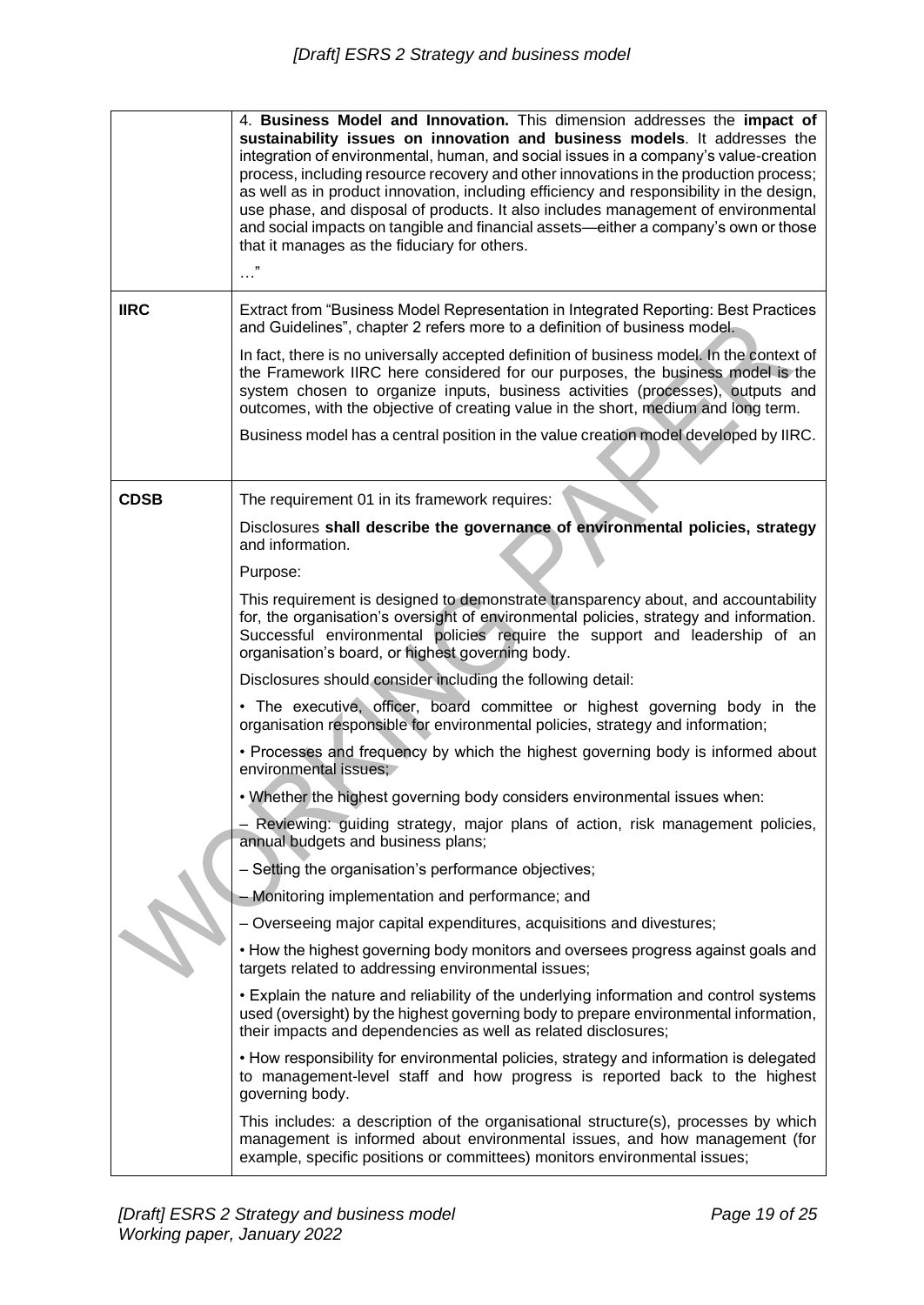|                  | • Explain whether the organisation's environmental policies and strategies are subject<br>to the same governance processes, disclosure controls and procedures that are used<br>for financial management.                                                                                                                                                                                                                                                             |
|------------------|-----------------------------------------------------------------------------------------------------------------------------------------------------------------------------------------------------------------------------------------------------------------------------------------------------------------------------------------------------------------------------------------------------------------------------------------------------------------------|
|                  | • How management-level staff are held accountable and incentivised for addressing<br>environmental issues                                                                                                                                                                                                                                                                                                                                                             |
| <b>TCFD</b>      | Recommendations are exclusively linked to climate-related risks and are described<br>as follows: "Disclose the actual and potential impacts of climate-related risks<br>and opportunities on the company's businesses, strategy, and financial<br>planning where such information is material".                                                                                                                                                                       |
| <b>ISSR/TRWG</b> | From TRWG : General requirements prototype                                                                                                                                                                                                                                                                                                                                                                                                                            |
|                  | 26 The objective of sustainability-related financial disclosure on strategy is to enable<br>users of general purpose financial reporting to understand the entity's strategy for<br>addressing significant sustainability-related risks and opportunities. Such information<br>supports evaluations of whether sustainability-related financial risks and opportunities<br>are incorporated into an entity's strategic planning and are core to an entity's strategy. |
|                  | 27 To achieve this objective in paragraph 26, the entity shall disclose its assessment<br>of:                                                                                                                                                                                                                                                                                                                                                                         |
|                  | (a) the significant sustainability-related risks and opportunities that it reasonably<br>expects could affect its business model, strategy, and cash flows over the short,<br>medium or long term (see paragraph 28);                                                                                                                                                                                                                                                 |
|                  | (b) the impact of significant sustainability-related risks and opportunities on its<br>business model (see paragraph 30);                                                                                                                                                                                                                                                                                                                                             |
|                  | (c) the impact of significant sustainability-related risks and opportunities on<br>management's strategy and decision making (see paragraph 31);                                                                                                                                                                                                                                                                                                                      |
|                  | (d) the impact of significant sustainability-related risks and opportunities on the<br>entity's financial position, performance and cash flows at the reporting period end,<br>and anticipated over the short, medium and long term (see paragraph 32); and                                                                                                                                                                                                           |
|                  | (e) the resilience of the entity's strategy to significant sustainability-related risks (see<br>paragraph 33).                                                                                                                                                                                                                                                                                                                                                        |
|                  | 28 An entity shall disclose information that enables users of general purpose financial<br>reporting to understand the significant sustainability-related risks and opportunities<br>that could reasonably be expected to affect the entity's business model, strategy and<br>cash flows over the short, medium or long term. Specifically, the entity shall disclose:                                                                                                |
|                  | (a) a description of the processes in place to identify significant sustainability-related<br>risks and opportunities that it reasonably expects could positively or negatively affect<br>the entity's business model, strategy, and cash flows;                                                                                                                                                                                                                      |
|                  | (b) how the entity defines short, medium and long term and how the definitions are<br>linked to the entity's strategic planning horizons and capital allocation plans; and                                                                                                                                                                                                                                                                                            |
|                  | (c) a description of specific significant sustainability-related risks or opportunities and<br>the time horizon over which each could reasonably be expected to have a financial<br>effect on the entity.                                                                                                                                                                                                                                                             |
|                  | 29 The relevant time horizons required in paragraph 28(b) can vary based upon many<br>factors, including industry-specific characteristics, such as cash flow and business<br>cycles, the expected duration of capital investments, the time horizons adopted by<br>users, and the planning horizons typically used by management in the entity's<br>industry for strategic decision making.                                                                          |
|                  | 30 An entity shall disclose information that enables users of general purpose financial<br>reporting to understand its assessment of the current and anticipated effects of<br>significant sustainability-related risks and opportunities on its business model.<br>Specifically, the entity shall disclose:                                                                                                                                                          |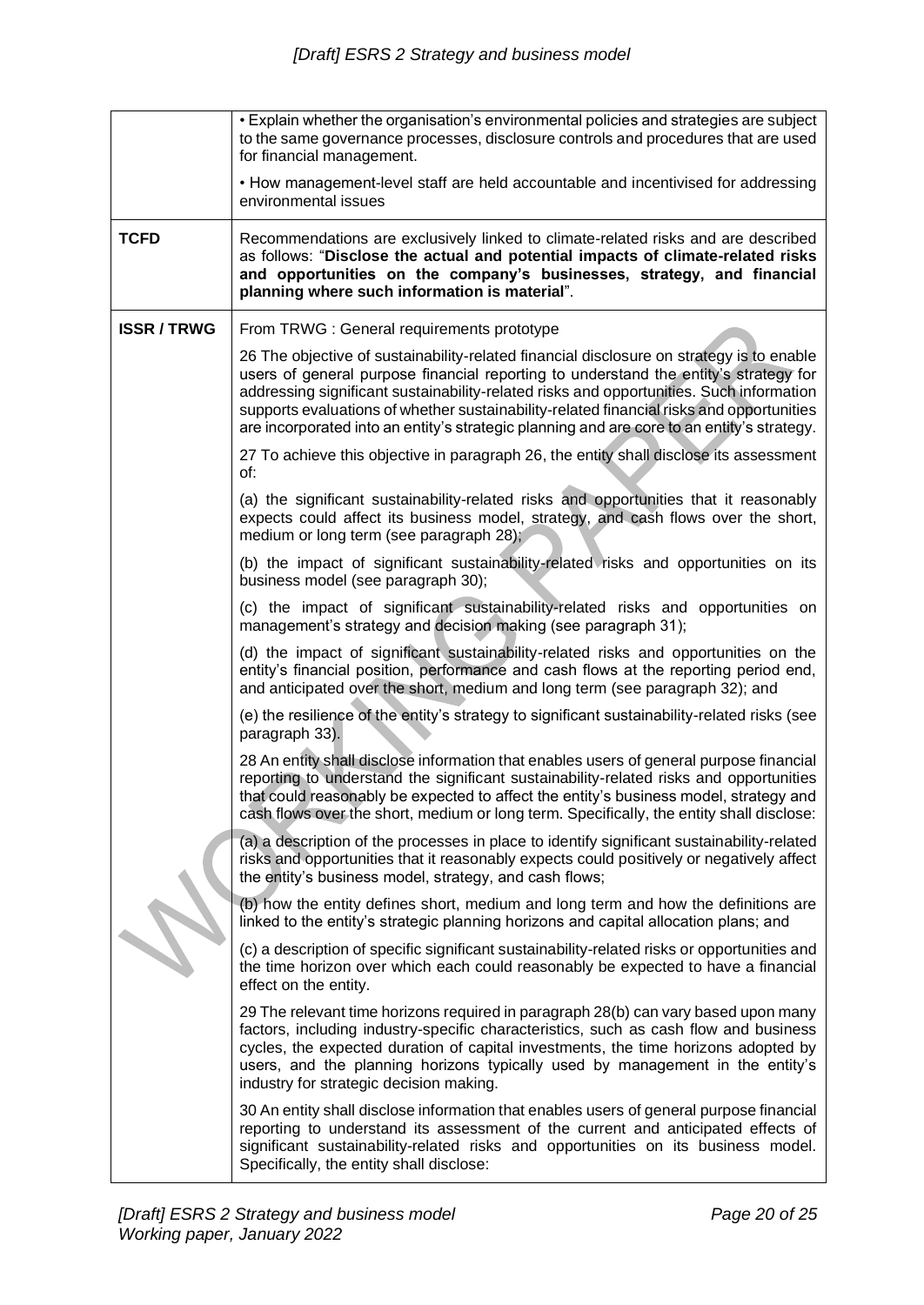| (a) a description of the current and anticipated effects of significant sustainability-<br>related risks and opportunities on its value chain for producing goods or services (for<br>example, supply chains, operations, workforce, marketing and distribution channels);<br>and                                                                                                                                                                      |
|--------------------------------------------------------------------------------------------------------------------------------------------------------------------------------------------------------------------------------------------------------------------------------------------------------------------------------------------------------------------------------------------------------------------------------------------------------|
| (b) where in the entity's value chain significant sustainability-related risks or<br>opportunities are concentrated (for example, geographic areas, facilities or types of<br>assets, inputs, outputs or distribution channels).                                                                                                                                                                                                                       |
| 31 An entity shall disclose information that enables users of general purpose financial<br>reporting to understand its assessment of the impact of sustainability-related risks<br>and opportunities on management's strategy and decision making, To achieve this<br>objective, the entity shall disclose:                                                                                                                                            |
| (a) how it is responding to significant sustainability-related risks and opportunities;                                                                                                                                                                                                                                                                                                                                                                |
| (b) plans and critical assumptions for legacy assets, where applicable;                                                                                                                                                                                                                                                                                                                                                                                |
| (c) quantitative and qualitative information about the progress of plans previously<br>disclosed in accordance with paragraphs with 30(a) and 30(b) in the prior reporting<br>periods;                                                                                                                                                                                                                                                                 |
| (d) what trade-offs between sustainability-related risks and opportunities were<br>considered by management in their decision making (for example, in a decision on<br>the location of new operations, a trade-off between the environmental impacts of<br>those operations and the employment opportunities they would create in a<br>community, and the related effects on enterprise value); and                                                    |
| (e) how significant sustainability-related risks and opportunities are included in the<br>entity's financial planning decision making (for example, in relation to investment<br>decisions and funding).                                                                                                                                                                                                                                               |
| 32 An entity shall disclose information that enables users of general purpose financial<br>reporting to understand the impact of significant sustainability-related risks and<br>opportunities on the entity's current financial position, performance and cash flow at<br>the reporting period end, and anticipated over the short, medium and long term.<br>Specifically, the entity shall disclose qualitatively, and quantitatively when feasible: |
| how significant sustainability-related risks and opportunities have affected the<br>entity's most recently reported financial performance, position and cash flows;                                                                                                                                                                                                                                                                                    |
| how management expects the entity's financial position to change over time<br>in line with its strategy to address significant sustainability-related risks and<br>opportunities, reflecting:                                                                                                                                                                                                                                                          |
| the entity's current and committed investment plans and their<br>anticipated impact on the financial position, (for example, major<br>acquisitions and divestments, joint ventures, business transformation,<br>innovation, new business areas and asset retirements);                                                                                                                                                                                 |
| the entity's planned sources of funding to implement the strategies.                                                                                                                                                                                                                                                                                                                                                                                   |
| how management expects the entity's financial performance to change over<br>time in line with its strategy to address significant sustainability-related risks<br>and opportunities; and                                                                                                                                                                                                                                                               |
| how the entity's assessment of significant sustainability-related risks and<br>opportunities has affected judgements made or present sources of estimation<br>uncertainty in the financial statements.                                                                                                                                                                                                                                                 |
| 33 An entity shall disclose qualitatively, and quantitatively when feasible, an<br>analysis of the resilience of the entity's strategy, and cash flows to significant<br>sustainability-related risks, where applicable, including how the analysis was<br>undertaken, the boundary and time horizon of the analysis, and the results of the<br>analysis.                                                                                              |
|                                                                                                                                                                                                                                                                                                                                                                                                                                                        |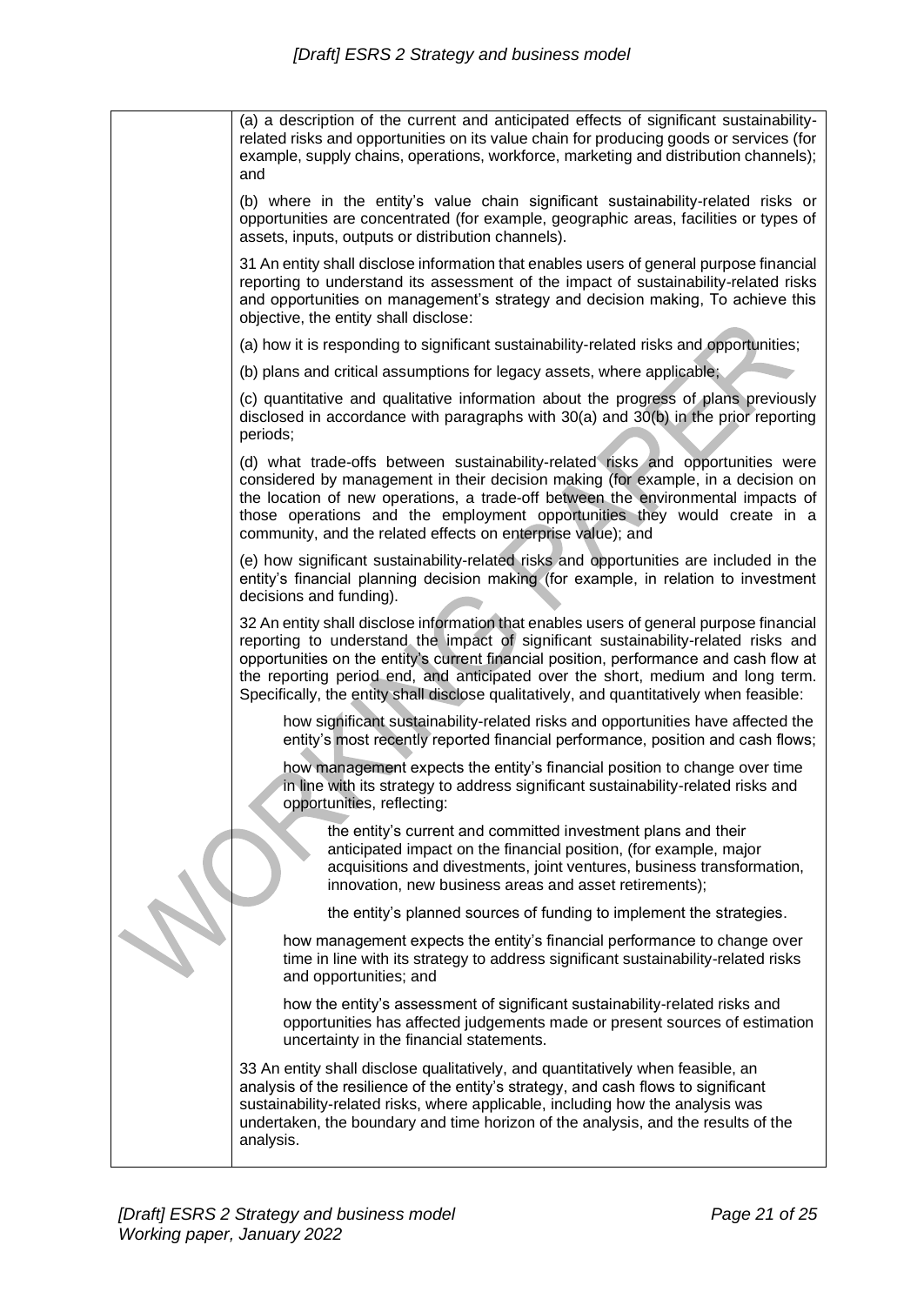BC12. Based on the above, considering the fact that GRI standard is the most elaborated on strategy and business model in terms of context as the other ones are more generic, the following disclosure requirements emerge as most relevant:

| <b>Disclosure</b><br>requirements<br>(DR#) | Required<br>specifically<br>by CSRD | Required by NFRD /<br>Non-binding guidelines | Other<br>international<br>framework references /<br>compatibility |
|--------------------------------------------|-------------------------------------|----------------------------------------------|-------------------------------------------------------------------|
| DR <sub>1</sub>                            | Yes - Art 19/29a 2 (a)              | 4.1 a.                                       | TRWG IISB 28                                                      |
| DR <sub>2</sub>                            |                                     |                                              | GRI 2-6 a / SASB                                                  |
| DR <sub>3</sub>                            | Yes - Art 19/29a 2 (e)              | 4.1 a.                                       | GRI 2-6 b i                                                       |
| DR4                                        |                                     | 4.1a                                         | GRI 2-6 b ii                                                      |
| DR <sub>5</sub>                            | Yes - Art 19/29a 2 (e)              | 4.1 a                                        | GRI 2-6 / GRI 2-22 /<br>SASB / IIRC                               |
| DR <sub>6</sub>                            | Yes - Art 19/29a 2 IV               |                                              |                                                                   |
| DR <sub>7</sub>                            | Yes - Art 19/29a 2(f)               |                                              | <b>TCFD/ ISSB 28/30</b>                                           |
| DR <sub>8</sub>                            | Yes - Art 19/29a 2(a),<br>$^{(1)}$  |                                              | TCFD /ISSB 31/32/33                                               |

- BC13. A first set of 5 disclosure requirements (DR1 to DR5) has been set-up in order to provide **contextual general information** relating to the strategy and business model(s) implemented by the undertaking. This will help any stakeholder to better understand in which environment the undertaking operates.
- BC14. A second group of 3 disclosure requirements (DR6 to DR8) allows for a description of how sustainability topics interact with the business operations of the undertaking.
- BC15. **Disclosure requirement 1 - Overview of strategy and business model.** This is a high-level disclosure requirement asking for a general description of the strategy and business model, including the mission, vision and purpose of the undertaking activities. Strategy and Business model have been kept 'bundled' (as per the CSRD), but in the sub requirements there is a translation into various aspects that can be attributed to business model on the one hand and to strategy on the other. In academic literature and company best practices the boundaries between the two are not always clear. Keeping them bundled avoids confusion about the attribution of specifics aspects to the strategy and business model respectively, and allows for flexibility for the undertaking to link disclosures to its specificities.
- BC16. While keeping the elements of business model and strategy bundled, it is assumed that business model is focusing on what is the basic economic system of the undertaking, the way it operates and how it creates value for its stakeholders. Business strategy is less granular than the business model, outlining the (high-level) plan of action to achieve the vision and set objectives of an organization, which guides the decision-making processes within a company to help achieve its goals. The business model is fundamental to understand the business strategy.
- BC17. This general disclosure requirement should be detailed and complemented by the next four more specific disclosure requirements (DR2 to DR5).
- BC18. **Disclosure requirement 2 - Sectors of activity:** This disclosure requirement allows undertaking to describe the sector(s) in which it is active in. In this context, alignment with GRI 2- 6 and its specific guidance has been considered relevant:

"1519 Sectors can be identified according to categories, such as the public or private sector; or industry-

1520 specific categories, such as the education sector or the financial sector.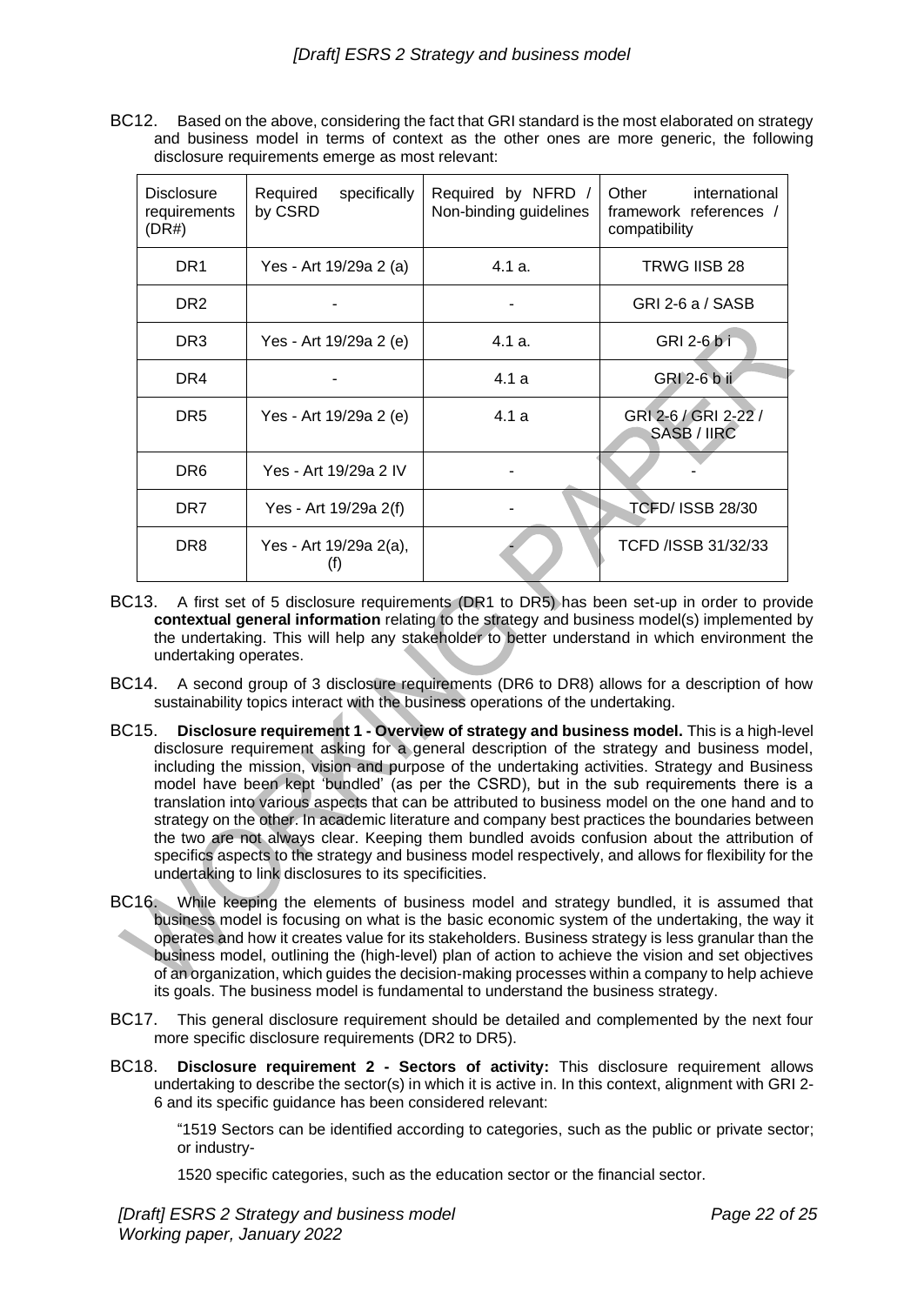1521 Depending on the organization's activities, sectors can be identified using the GRI Sector **Standards** 

1522 or classification systems such as the Global Industry Classification Standard (GICS®), the Industry

1523 Classification Benchmark (ICB), the International Standard Industrial Classification of All Economic

1524 Activities (ISIC), and the Sustainable Industry Classification System (SICS®)".

- BC19. The disclosure requirement is accordingly largely inspired from GRI standard.
- BC20. The sector classification to be followed is mandated by ESRS SEC 1 in order to have comparable data.
- BC21. **Disclosure requirement 3 - Products and services, Markets**. The purpose of this disclosure requirement is to provide an understanding of the undertaking's footprint in terms of products and services, customers and geographies.
- BC22. This disclosure requirement is indirectly required by the draft CSRD (19 a) e)ii) which requires a description of the impacts on undertaking's "products and services". This disclosure requirement was inspired by Shift Business Model Red Flags and guidance of GRI 2-6-b and i on the description of products and services and markets served which address specifically this topic. GRI guidance is detailed as below:
	- I. Guidance to 2-6-b

The organization's value chain includes the range of activities carried out by the organization, and by entities upstream and downstream from the organization, to bring the organization's products or services from their conception to their end use. Entities upstream from the organization are those that provide products or services that are used in the development of the organization's own products or services. Entities downstream from the organization are those that receive products or services from the organization. Entities in the value chain include entities beyond the first tier, both upstream and downstream.

The information reported under 2-6-b provides a context for understanding the organization's impacts across its value chain, including through use of its products and services. Describing the markets served provides further information on the groups of customers targeted by the organization's products and services.

The organization is not required to provide a detailed description of each activity in its value chain. Instead, it can provide a high-level overview of its value chain.

II. Guidance to 2-6-i

When describing its activities, the organization should report its total number of operations and explain how it defines 'operation'.

When describing its products and services, the organization should report:

• the quantity of products or services provided during the reporting period (e.g., number of products or services provided, net sales of products or services provided);

• whether it sells products or services that are banned in certain markets or are the subject of stakeholder concerns or public debate, including the reason for the ban or concerns, and how the organization has responded to these concerns.

When describing the markets served, the organization can report:

- the geographic locations where products and services are offered;
- the demographic or other characteristics of the markets;

• information on the size and relative importance of the markets (e.g., net sales, net revenues).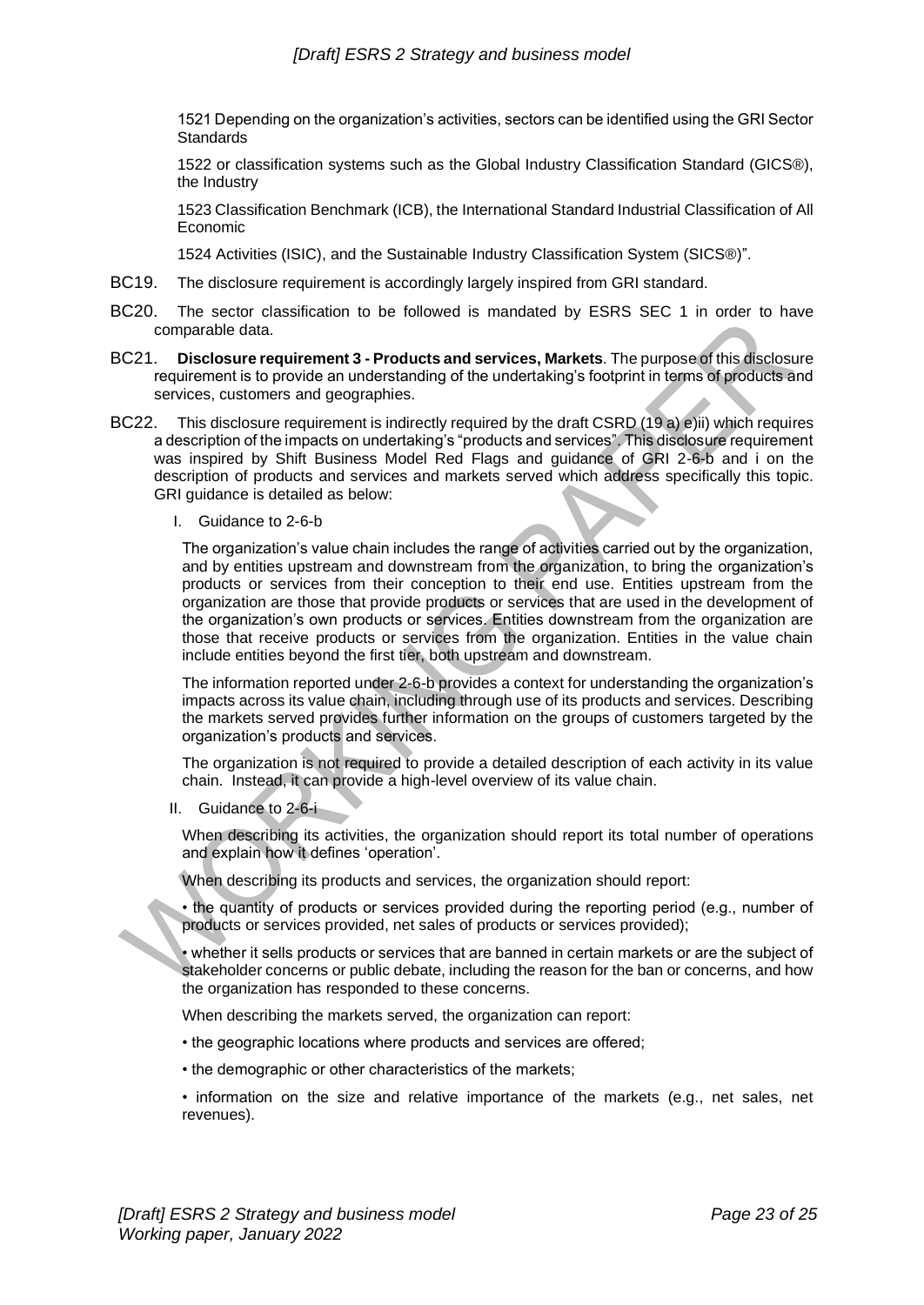- BC23. **Disclosure requirement 4 - Key features of the value chain**. The purpose of this disclosure requirement is to provide an understanding of the value chain in which the undertaking operates and of the undertaking's positioning in the process of delivering products and services to endusers.
- BC24. The description of the undertaking's value chain is indirectly required by the draft CSRD (19 a) e)ii) which requires a description of impacts connected with undertaking's value chain as this implies as a pre-requisite to have a clear view on the value chain itself. GRI 2-6 has the same approach and is the main source for this disclosure requirement.
- BC25. Information on the main ways the undertaking is working with its suppliers, sub-contractors and customers is considered important to be shared with stakeholders.
- BC26. **Disclosure requirement 5 - Key drivers of value creation.** The purpose of this disclosure requirement is to provide an understanding of the key value creation drivers the undertaking is leveraging to contribute to the overall performance of the value chain it operates in with regard to the respective interests of all stakeholders.
- BC27. The reference to all stakeholders includes investors who are the primary target of the IISB. The key drivers for investors are mainly linked to risks and opportunities for the undertaking, but they are also related to the undertaking's impacts where and when these impacts may be triggering risks and opportunities under a determined time horizon.
- BC28. GRI 2-22 Statement on sustainable development strategy covers this disclosure requirement by stating that: the organization shall report a statement from the highest governance body or most senior executive of the organization about the relevance of sustainable development to the organization and its strategy for contributing to sustainable development.
- BC29. In addition, in its Guidance to GRI 2-22, it is stated that the organization should describe:
	- its short, medium, and long-term vision and strategy to manage its impacts on the economy, environment, and people, including impacts on their human rights, across the organization's activities and business relationships;
	- how its purpose, business strategy, and business model aim to prevent negative impacts and achieve positive impacts on the economy, environment, and people;
	- its short and medium-term strategic priorities for contributing to sustainable development, including how the priorities are aligned with authoritative intergovernmental instruments;
	- the broader trends (e.g., macroeconomic, social, political) affecting the organization and its strategy for contributing to sustainable development;
	- the key events, achievements, and failures associated with the organization's contribution to sustainable development during the reporting period;
- BC30. **Disclosure requirement 6 - Interests of stakeholders**. The purpose of this disclosure requirement is to provide an understanding of how stakeholders' views and interests are taken into account for the undertaking's determination of its strategy and business model(s) and their evolution. Interactions between stakeholders and the undertaking impact deeply on how sustainability topics are taken into account by the undertaking.
- BC31. Guidelines on double materiality (ESRG 1) illustrate how to identify affected stakeholders: "Affected stakeholders: The materiality of impacts on affected stakeholders should be assessed based on the actual or potential harm or benefits to the potentially impacted people and their rights, damage or benefits to the environment and related public interests outlined in EU policies. The material information in this regard includes information on adverse actual or potential impacts, the involvement of the reporting entity with the impact, the entity's policy and objectives, actions, and the effectiveness of those actions in terms of preventing or mitigating the impacts and maximising positive outcomes for people or the environment."
- BC32. This disclosure requirement intends to illustrate how the affected stakeholders may impact the undertaking's business model and strategy, which implies information on:
	- (a) Stakeholders themselves, how their interests have been taken into account.